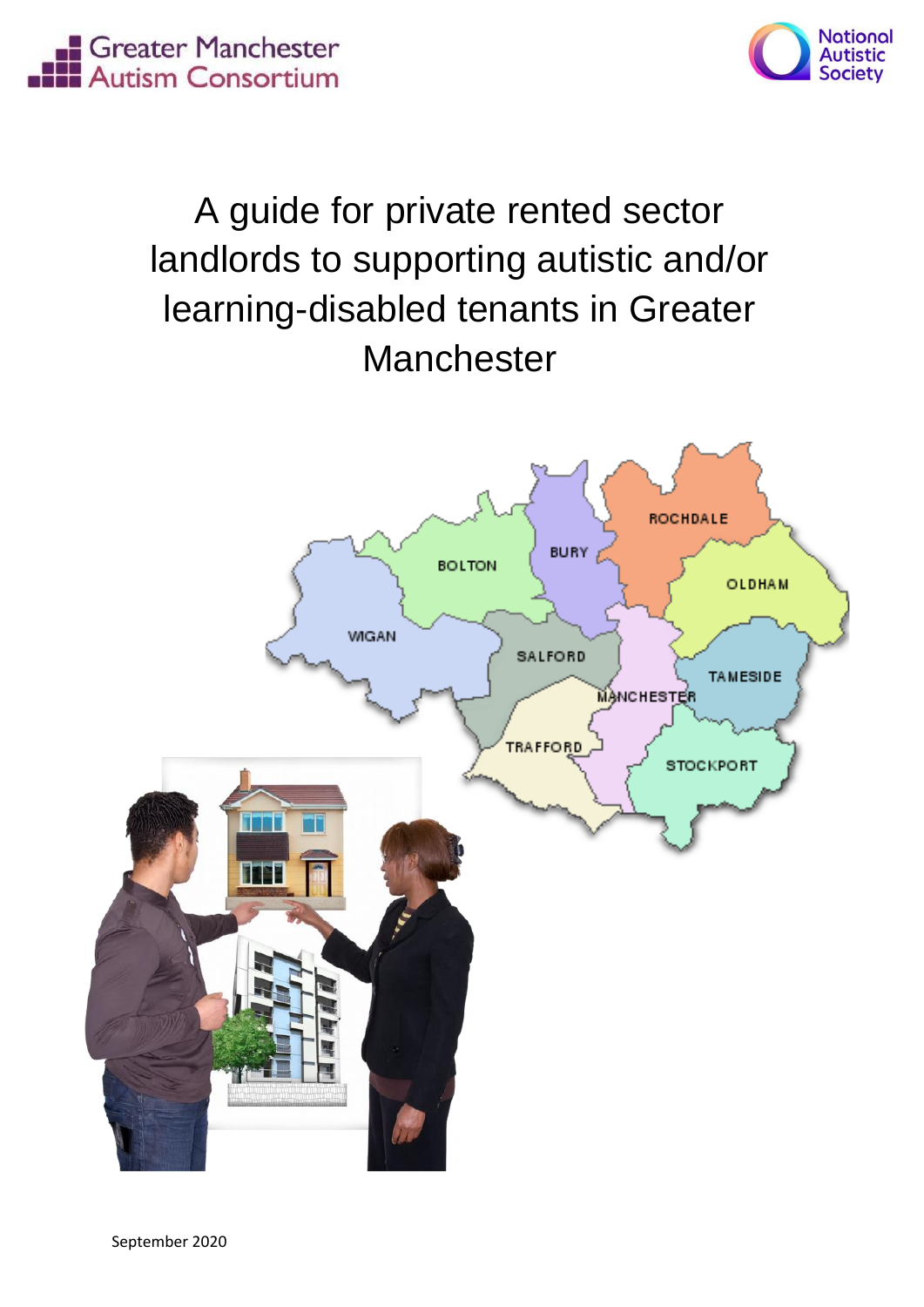# **Contents**

| Page 3             | Introduction                           |
|--------------------|----------------------------------------|
| Page 4-5           | <b>What is Autism?</b>                 |
| Page 6             | What is a learning disability?         |
| Page 7-10          | How can I support my tenant?           |
| Page 11            | Useful contacts and resources for you  |
| Page 12<br>tenants | Useful contacts and resources for your |

Thanks to the publishers of The Autism and Homelessness Toolkit for much of the information used in this leaflet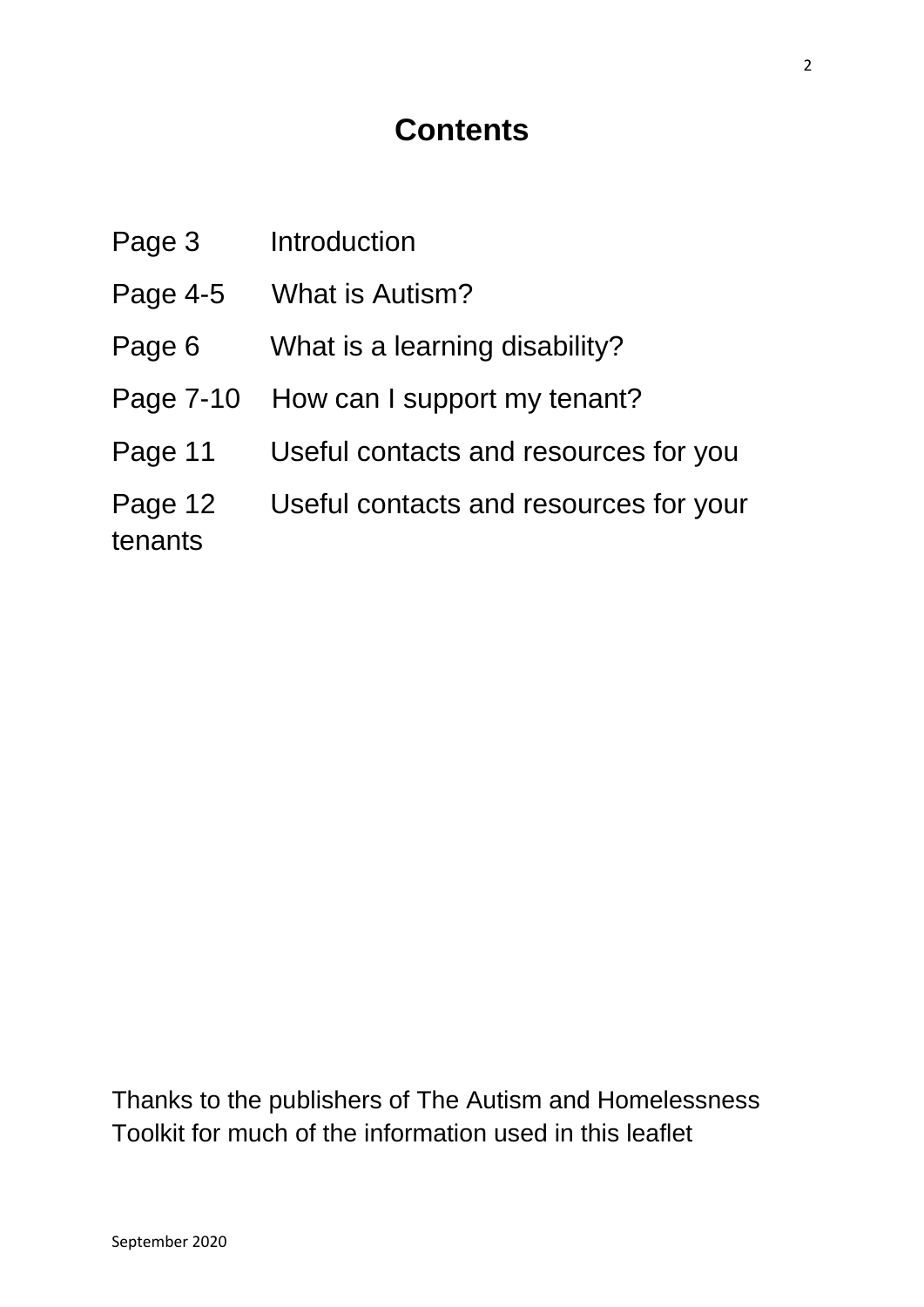#### **Introduction**

This resource has been developed by the Greater Manchester Autism and Learning Disability Housing Implementation group. The group is made up of autistic people and their families and professionals from many different sectors including housing. The purpose of the resource is to support autistic people and people with learning disabilities understand how to rent a property and what their rights are in relation to that as well as where to get help.

Although we have linked autistic and learning disabled people together in this document, it is important to state that the needs of the two groups are often very different and we strongly advise that the support offered is person- centred and that assumptions are not made about needs and adjustments.

There are five documents dealing with different aspects of support on housing for autistic and learning disabled people.

This one is a guide to private land lords renting to autistic and learning disabled people.

We also have:

A guide to autistic and learning disabled people facing eviction

A guide to autistic and learning disabled people on general housing issues

A guide to Council/Housing Association Landlords on working with autistic and learning disabled tenants

A guide to Housing Advice services supporting autistic and learning disabled customers.

All guides can be found on the GMAC website [www.autismgm.org.uk](http://www.autismgm.org.uk/)

Mari Saeki- On behalf of the GM Autism and LD Housing Implementation group- September 2020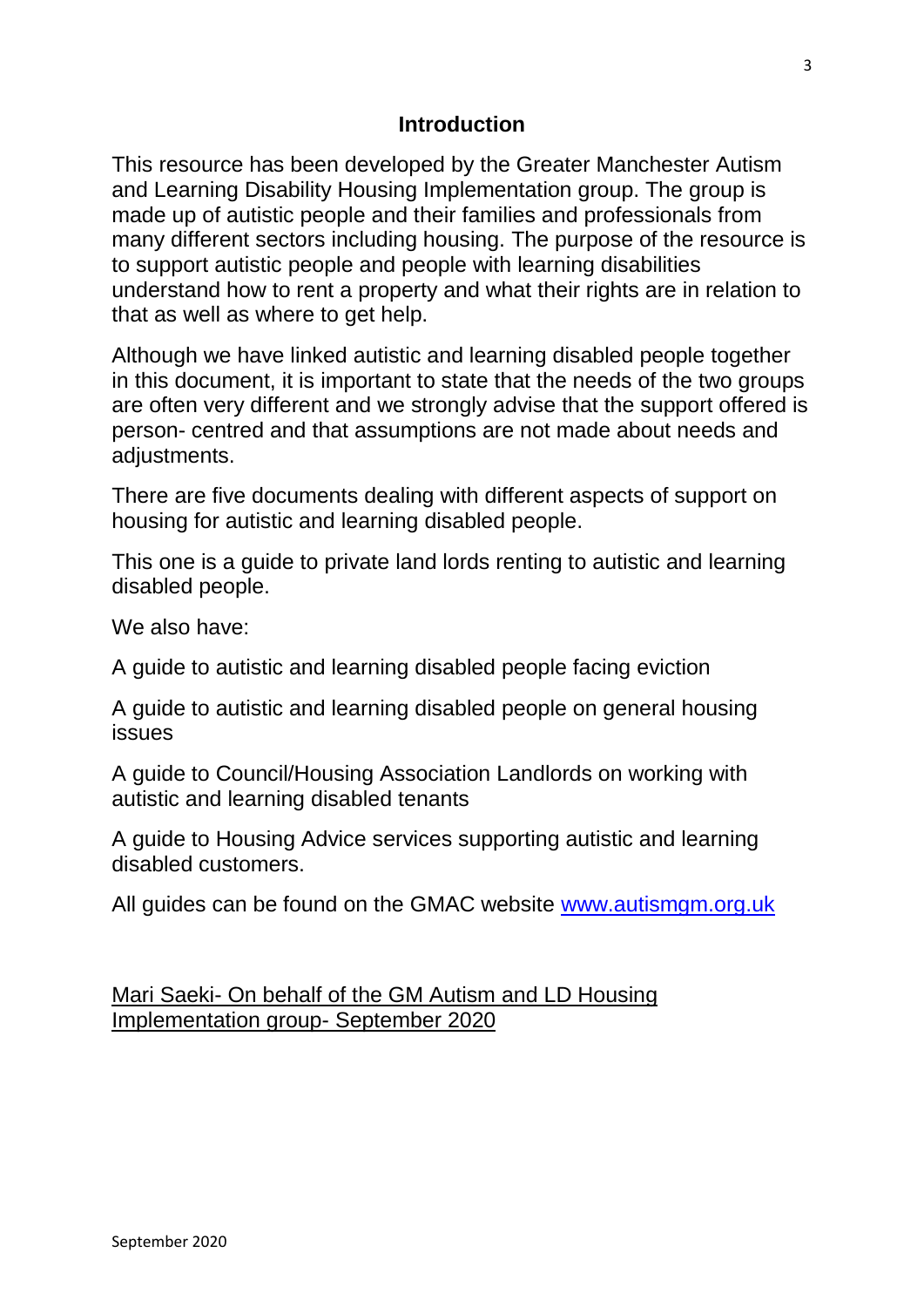### **What is Autism?**



#### **Social communication**

Most autistic people have difficulties with interpreting both verbal and non-verbal language like gestures or tone of voice. Many have a very literal understanding of language and think people always mean exactly what they say. They may find it difficult to use or understand facial expressions, tone of voice, and jokes or sarcasm, and they may also need longer to process verbal information.

#### **Social interaction**

Autistic people often have difficulty 'reading' other people – recognising or understanding others' feelings and intentions – and expressing their own emotions. This can make it very challenging for them to navigate the social world, and they may struggle to form friendships.



#### **Repetitive behaviour and routines**

The world can seem a very unpredictable and confusing place to autistic people, who often prefer to have a daily routine so that they know what is going to happen every day. It may be difficult for an autistic person to take a different approach to something once they have been taught the 'right' way to do it, and they may not be comfortable with the idea of change.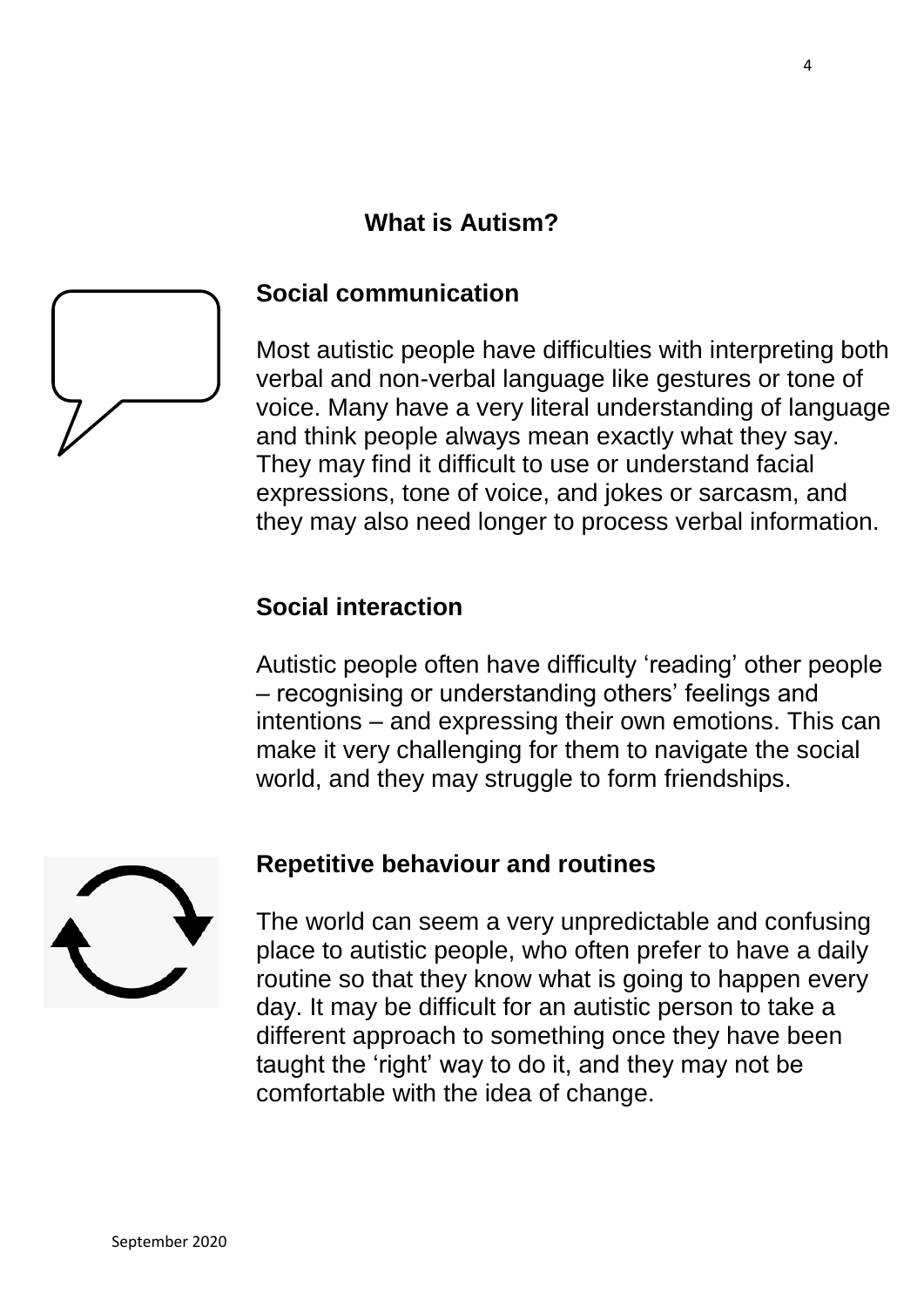

 $\begin{array}{c} \gamma \rightarrow 0 \\ \gamma \rightarrow 0 \\ \gamma \rightarrow 0 \end{array}$ 

#### **Highly-focused interests**

Many autistic people have intense and highlyfocused interests. These can be anything from art or music to trains or computers.

#### **Sensory sensitivity**

Autistic people may experience over or undersensitivity to sounds, touch, tastes, smells, light, colours, temperatures or pain. For example, they may find certain background sounds, which other people ignore or block out, unbearably loud or distracting. This can cause anxiety or even physical pain, or they may be fascinated by lights or spinning objects.

> **Want to know more about autism? Go to page 10 for a list of useful links.**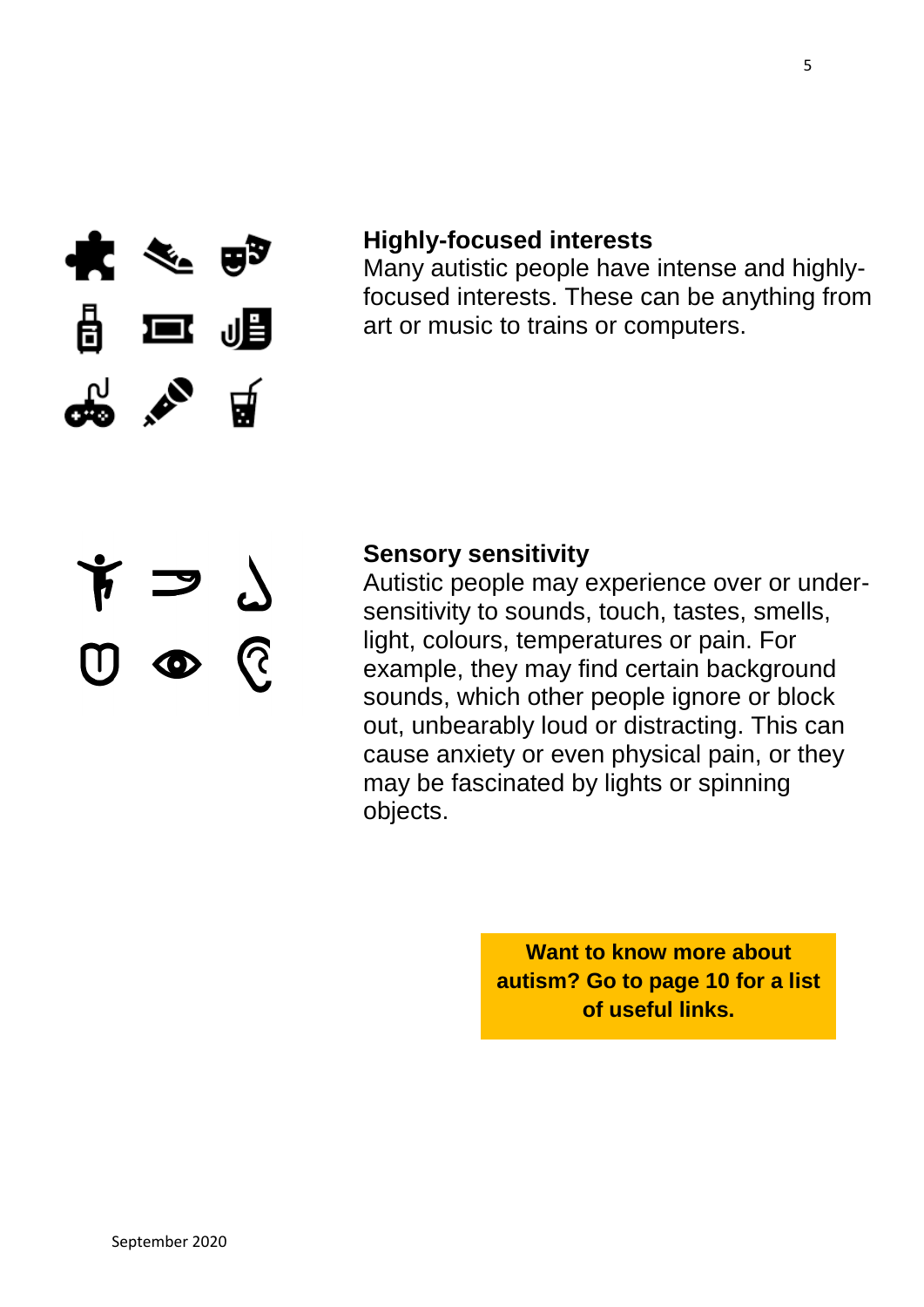### **What is a learning disability?**

A learning disability is a reduced intellectual ability and difficulty with everyday activities – for example

**Want to know more about learning disabilities? Go to page 10 for a list of useful links.**

household tasks, socialising or managing money – which affects someone for their whole life.

People with a learning disability tend to take longer to learn and may need support to develop new skills, understand complicated information and interact with other people.

### **Different types of learning disability**

There are different types of learning disability, which can be mild, moderate, severe or profound. In all cases a learning disability is lifelong.

It can be difficult to diagnose a mild learning disability as the individual will often mix well with others and will be able to cope with most everyday tasks. However, they may need support in other areas of their life such as filling out forms.

People with a severe learning disability or profound and multiple learning disability (PMLD), will need more care and support with areas such as mobility, personal care and communication. People with a moderate learning disability may also need support in these areas, but not definitely.

(MENCAP 2020)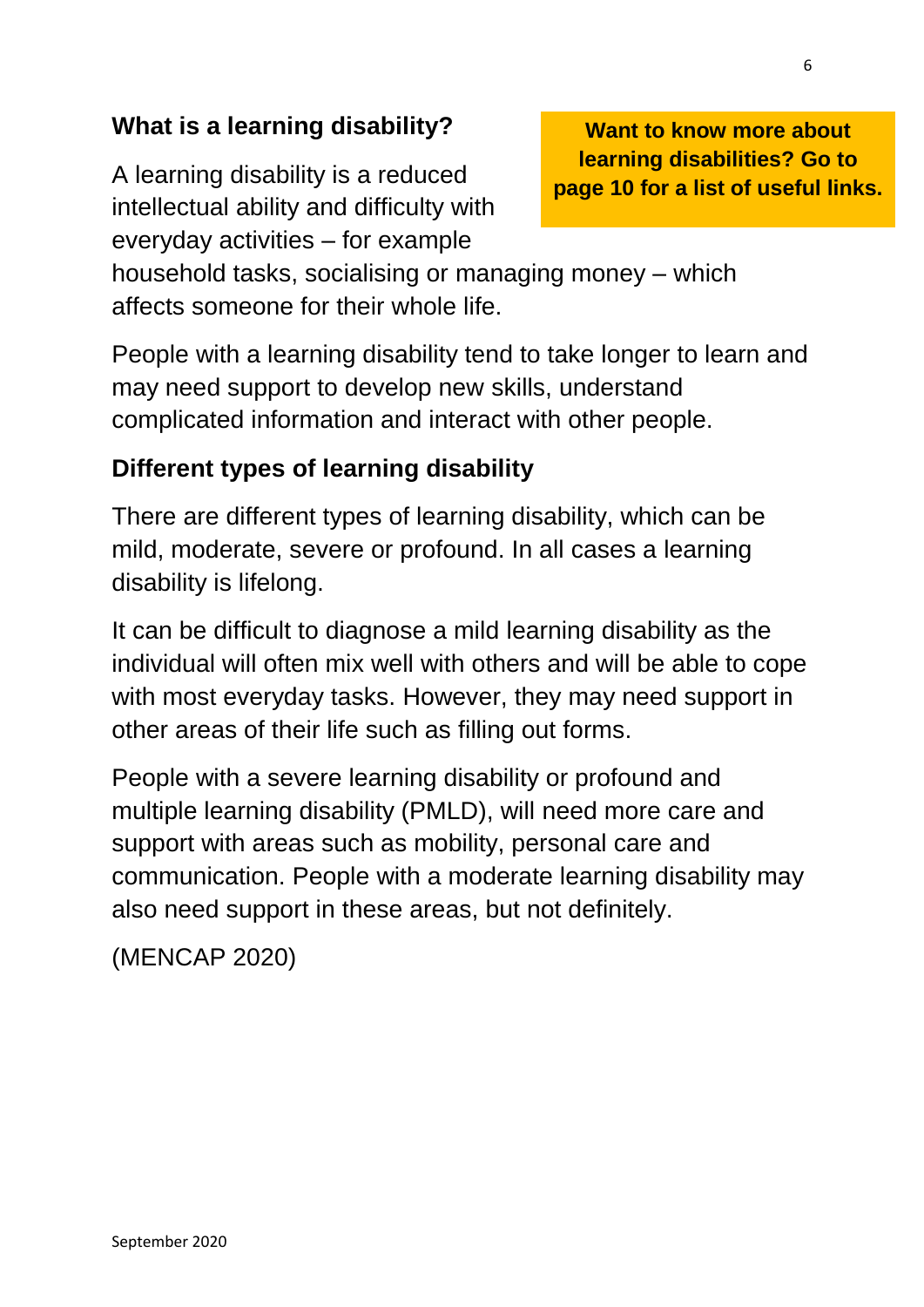#### **How can I support my tenant?**

### **Tip:**

Each person's needs are different. Ask the tenant and anyone they have supporting them what would help them maintain their tenancy.

When supporting your tenant, you may want to consider:

#### **Premises**

Understand the sensory challenges that the autistic person faces. This particularly applies to noise, smells and lighting, as these are directly relevant to maintaining a tenancy.

Consider the impact of hypersensitivity in dealing with issues such as noise nuisance.

Understand the fears that autistic adults may have in relation to processes such as annual PAT tests/ regular maintenance and try to reduce the anxiety about such events.

Be aware that autistic and learning disabled people may be at increased risk of exploitation such as Cuckooing or mate crime. If you suspect this you may need to investigate further or refer the person on for advice.

Don't make assumptions, if a person is applying to a bigger property than you may consider they need, discuss why the applicant/ tenant feels the need a second bedroom or bigger space.

#### **Processes**

Consider the use of some kind of mediation between the autistic and learning disabled people and your own organisation in the case of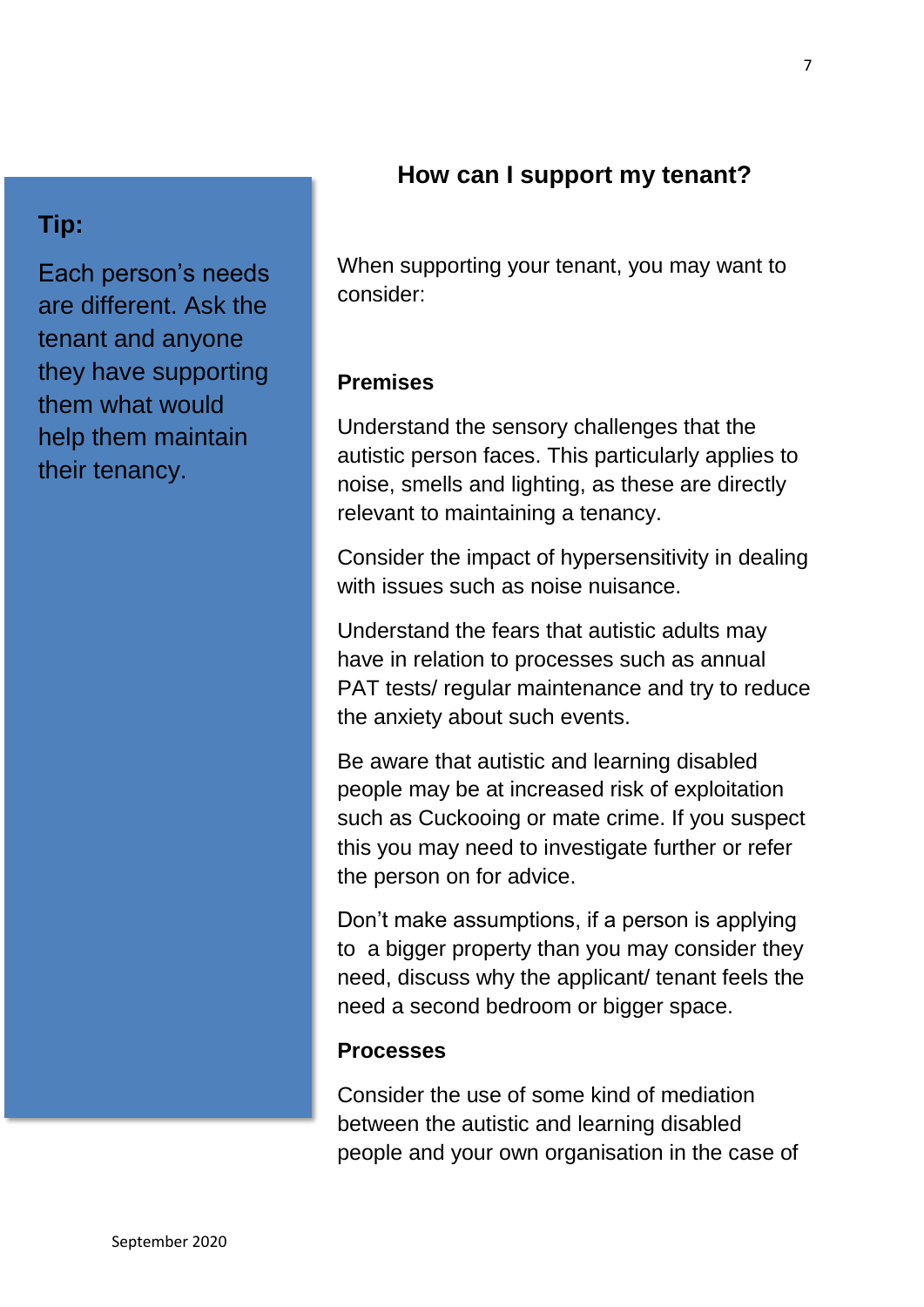disputes. One of the support organisations listed below may be able to support

Consider having a consistent named contact for the autistic or learning disabled person.

Consider avoiding automated letters about issues such as rent arrears as they can often be misunderstood and cause distress.

Consider handling issues such as complaints more informally to stop them escalating.

If the person is vulnerable and/or falling out with neighbours due to misunderstandings, discuss if the tenant feels that disclosing their diagnosis, with your support, might help the situation. This needs careful handling and discussion with both the tenant and their close supporters before going ahead.

Consider allowing a longer period of transition between properties.

#### **Communication**

Check if the person has a diagnosis of autism or a learning disability. They may not think of sharing this diagnosis if they do not see the relevance

Check if the person has a communication passport, or similar. A communication passport is a good way to understand the person's communication needs and will help you to make reasonable adjustments for that person ( link in section below for examples).

Talk to people that knows the individual such as family members, with permission of the autistic person, as they can often give crucial information.

Make the tenancy rules clear about noise levels and repairs and adaptions, as well as the more formal tenancy rules such as where the bins go on bin day or what to do if there are any worries or issues related to housing (list of housing advice organisations and autism and learning disability organisations at the end of this document).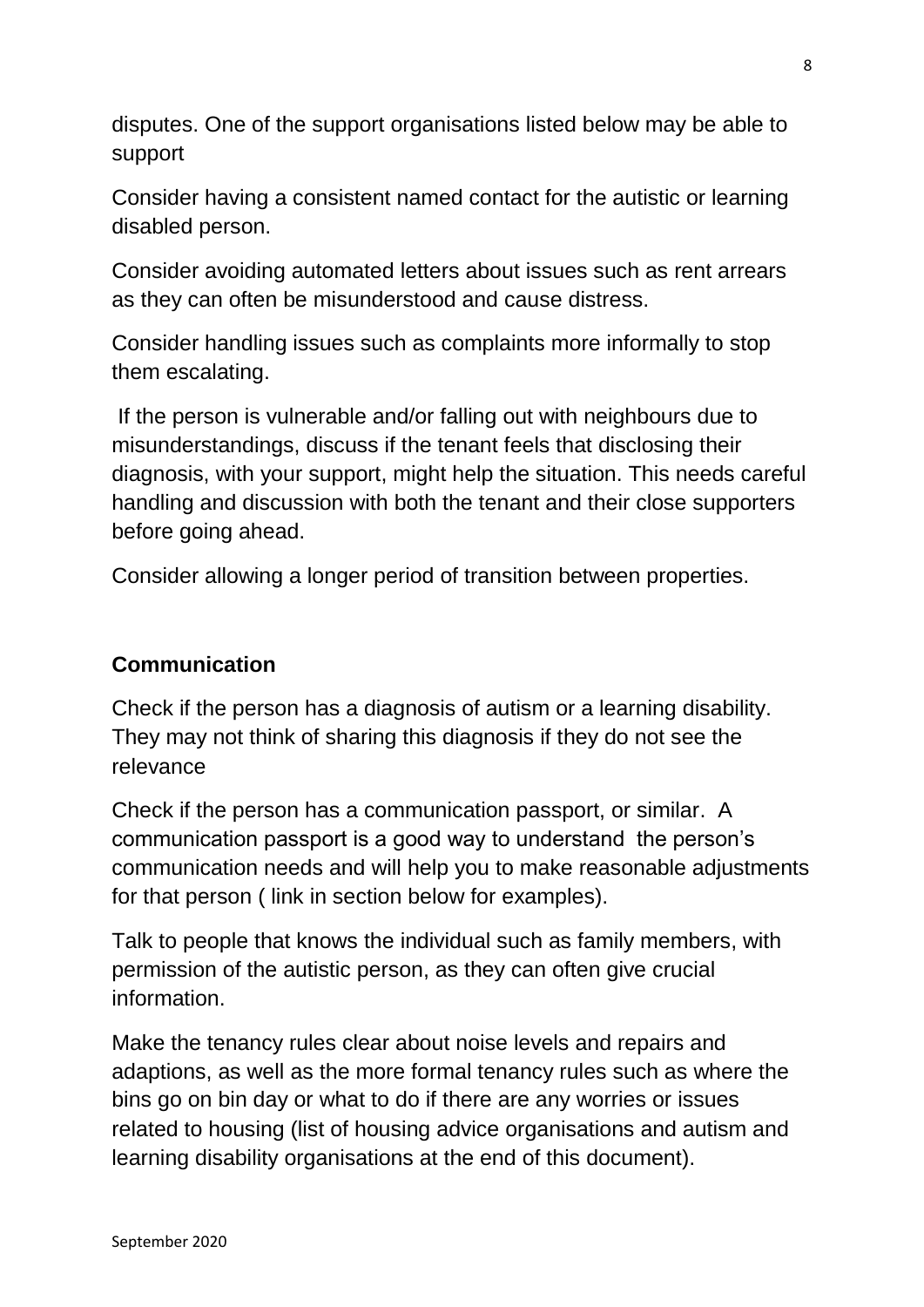Make sure that any written communication is clear, and check the person's understanding of the content, especially for important issues.

Support the tenant to communicate via the best communication method for them. This may include email, text, phone or face to face, whichever form of communication works best. The autistic or learning disabled person or supporter, may need to explain which form of communication they prefer.

Focus on building relationships with the tenants. This may take time and shorter sessions more regularly may help with this.

Ask one question at a time and allow time to process it

Be consistent. Make an arrangement and stick to it.

Ask one very clear and direct question at a time then just stop talking!

Make instructions (e.g. when a service charge must be paid) as clear and minimal as possible

Provide images to illustrate what you are telling them. Some people benefit from document in "Easy Read"

Break down information into small chunks

It may be helpful to email a record of conversations to the person, so they can process these in their own time

Make your language clear, concise and unambiguous. Avoid using idioms, irony, metaphors and words with double meanings

#### **Planning and Preparation**

Many autistic and learning disabled people become distressed and anxious when talking about issues related to housing. Consider planning for shorter or longer meetings, the need for more breaks whilst discussing things, offering to open window or have a glass of water or other measures that may reduce stress.

Prepare the tenant for changes, mandatory inspections or safety tests with as much warning as possible.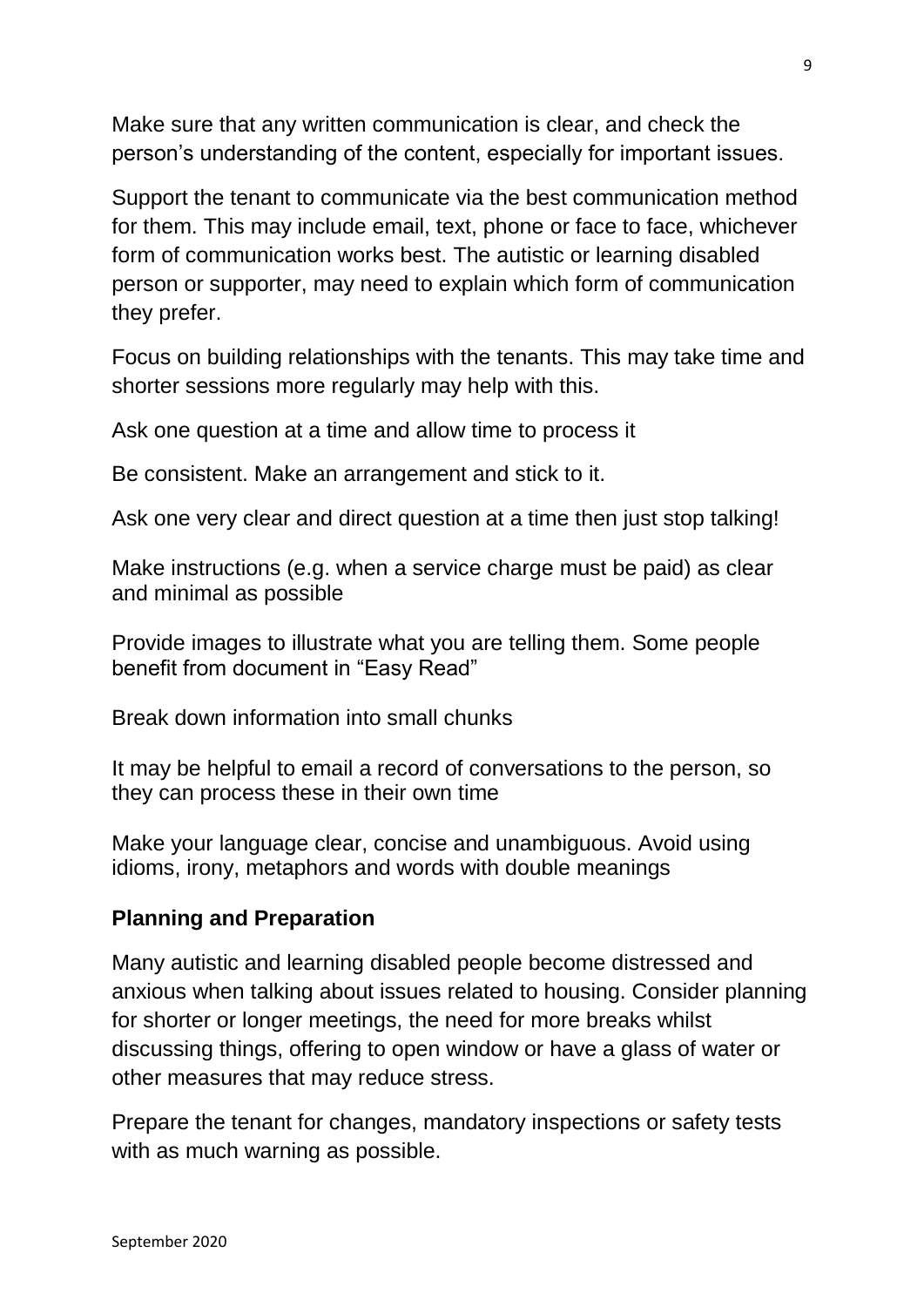Allow a longer timeframe for tenancies to be taken up as moving is a major transition that will be particularly challenging to some autistic people.

Sometimes it might be helpful to reduce choice and minimise demands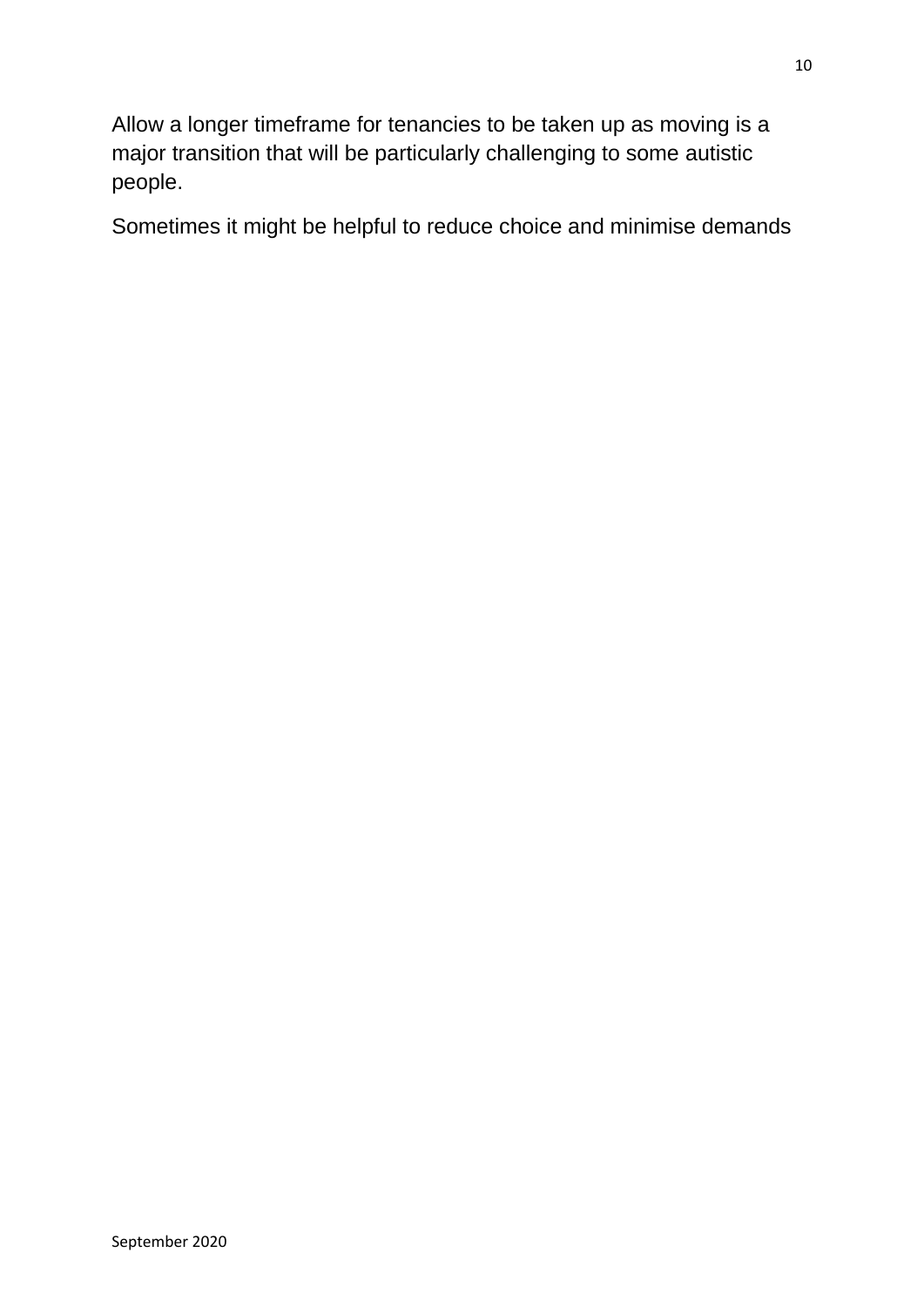### **Useful contacts and resources for you**

The National Autistic Society:

[www.autism.org.uk/](http://www.autism.org.uk/)

Mencap learning disability charity:

[www.mencap.org.uk/](http://www.mencap.org.uk/)

The Greater Manchester Autism Consortium: www.autismgm.org.uk/

#### **Resources**

Autism homelessness toolkit: [www.homeless.org.uk/sites/default/files/site](http://www.homeless.org.uk/sites/default/files/site-attachments/Autism_Homelessness_Toolkit.pdf)[attachments/Autism\\_Homelessness\\_Toolkit.pdf](http://www.homeless.org.uk/sites/default/files/site-attachments/Autism_Homelessness_Toolkit.pdf)

Example of Easy Read tenancy information:

[www.halohousing.co.uk/pictorial-tenancy/](http://www.halohousing.co.uk/pictorial-tenancy/)

Communication Passports:

[www.communicationmatters.org.uk/types-of-aac/communication](http://www.communicationmatters.org.uk/types-of-aac/communication-passports/)[passports/](http://www.communicationmatters.org.uk/types-of-aac/communication-passports/)

### **References**

The National Autistic Society 2020, *What is Autism?*, viewed 30 Aug 2020, [<https://www.autism.org.uk/advice-and-guidance/what-is-autism>](https://www.autism.org.uk/advice-and-guidance/what-is-autism)

MENCAP 2020, *What is a learning disability*?, viewed 30 Aug 2020, [<https://www.mencap.org.uk/learning-disability-explained/what-learning](https://www.mencap.org.uk/learning-disability-explained/what-learning-disability)[disability>](https://www.mencap.org.uk/learning-disability-explained/what-learning-disability)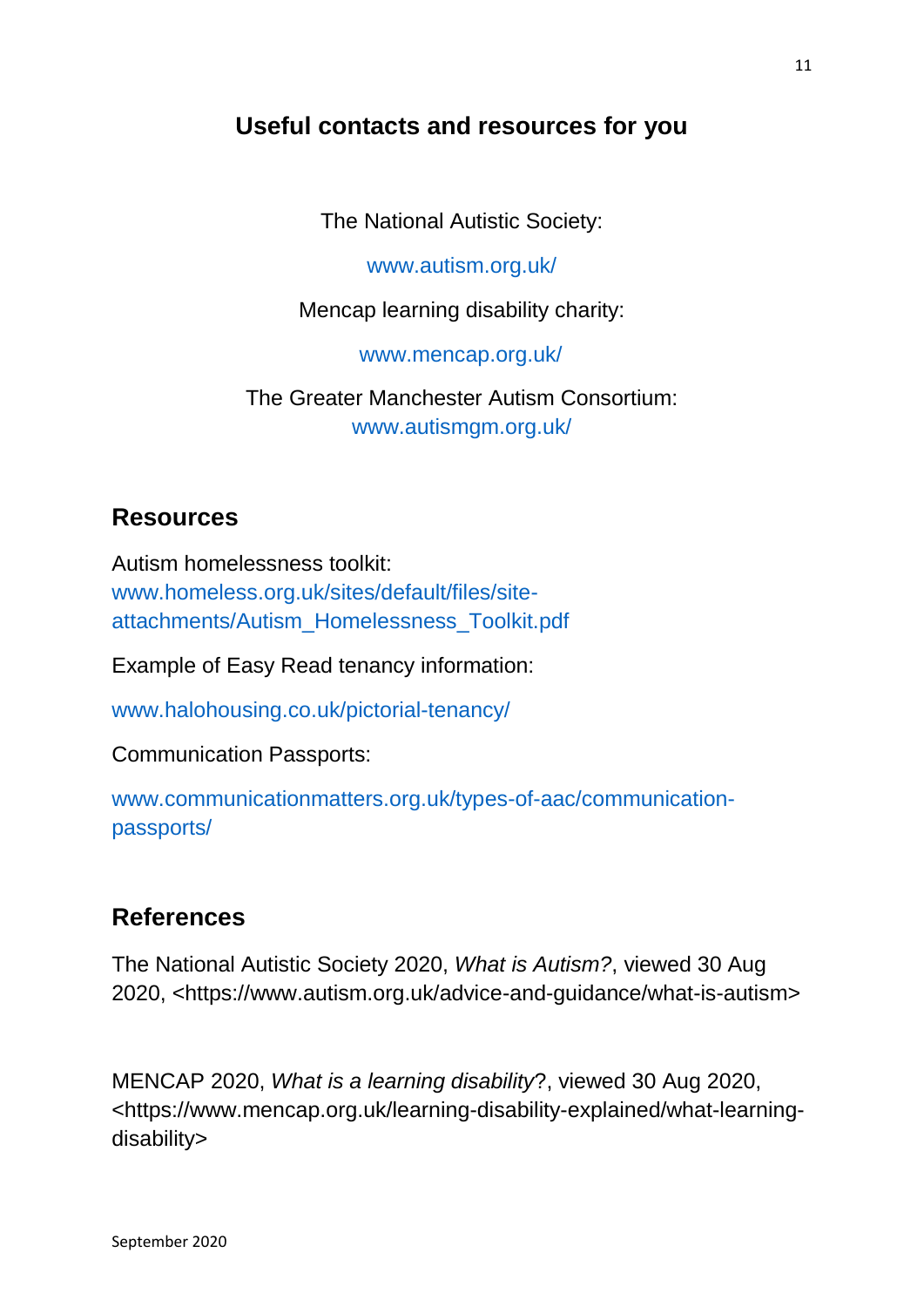### **Useful resources and sources of help for your tenants**

National information

| <b>Charity</b>                                  | <b>Website</b>                        |
|-------------------------------------------------|---------------------------------------|
| Citizens Advice                                 | www.citizensadvice.org.uk/            |
| <b>Housing LIN</b>                              | www.housinglin.org.uk/                |
| Learning<br><b>Disability</b><br>England        | www.learningdisabilityengland.org.uk/ |
| <b>MENCAP</b><br>Learning<br>disability charity | www.mencap.org.uk/                    |
| <b>The National</b><br><b>Autistic Society</b>  | www.autism.org.uk/                    |
| <b>Shelter</b>                                  | www.shelter.org.uk/                   |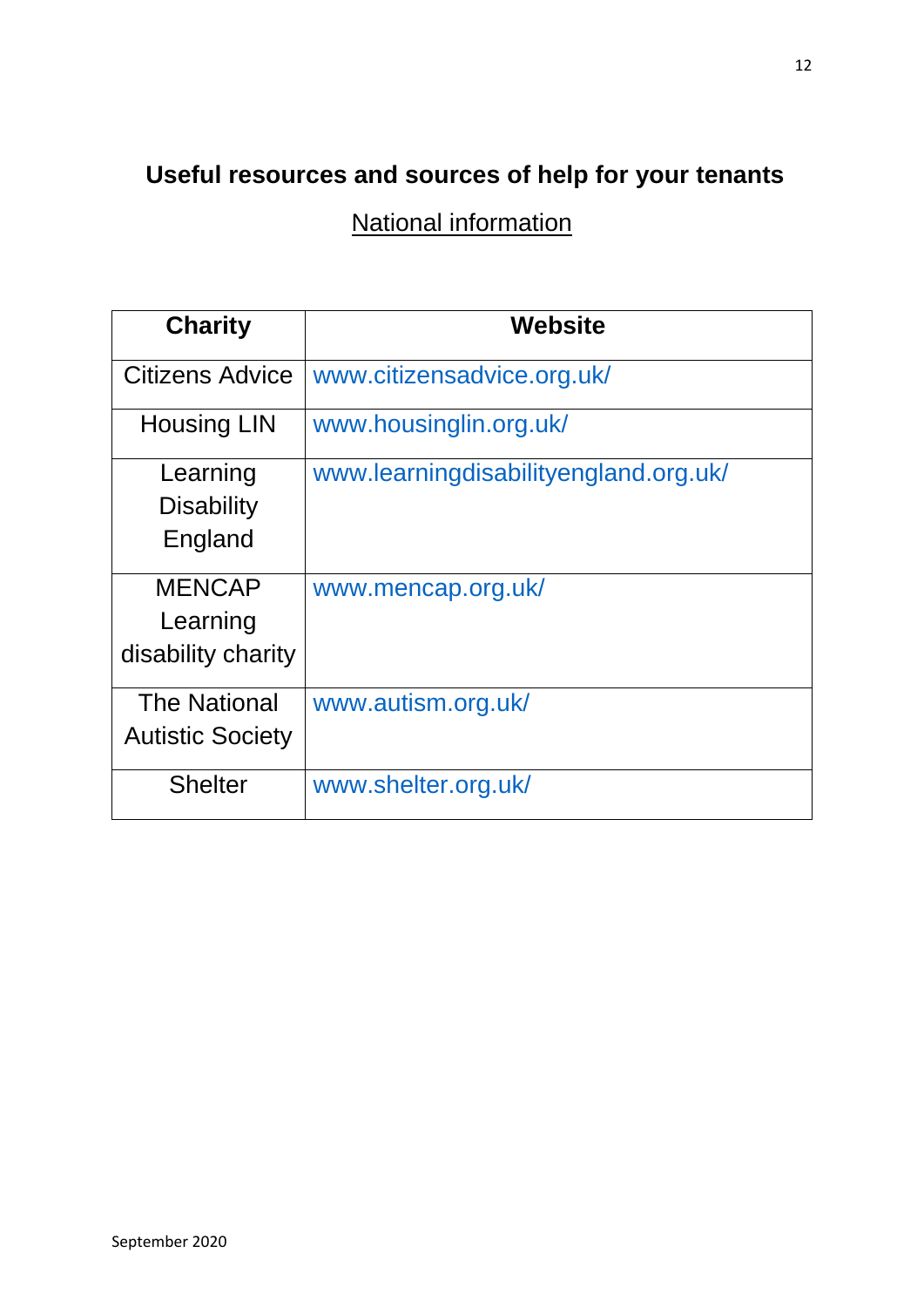### General support and advice organisations in Greater Manchester for autistic and learning disabled people

| <b>Organisation</b>                    | <b>Contact</b>                                          |
|----------------------------------------|---------------------------------------------------------|
| Advocacy together                      | 01706 645 830 / 07867 459 340                           |
| Hub-Rochdale                           | rochdaleadvocacy@together-uk.org                        |
|                                        | www.together-uk.org/projects/advocacy-hub-<br>rochdale/ |
| <u>Autizma</u>                         | 07956 002933 / 07950 940030                             |
|                                        | $info@$ autizma.co.uk                                   |
|                                        | www.autizma.co.uk/                                      |
|                                        |                                                         |
| <b>Bury People First</b>               | 0161 705 4342                                           |
|                                        | www.burypeoplefirst.co.uk/                              |
| <b>The Greater</b>                     | 0161 998 4667                                           |
| <b>Manchester Autism</b><br>Consortium | mari.saeki@nas.org.uk                                   |
|                                        | www.autismgm.org.uk/                                    |
| <b>Manchester People</b>               | 0161 839 3700                                           |
| <b>First</b>                           | mcrpeoplefirst@gmail.com                                |
|                                        | www.manpf.org/                                          |
| <b>People First</b><br><b>Tameside</b> | www.peoplefirsttameside.org/                            |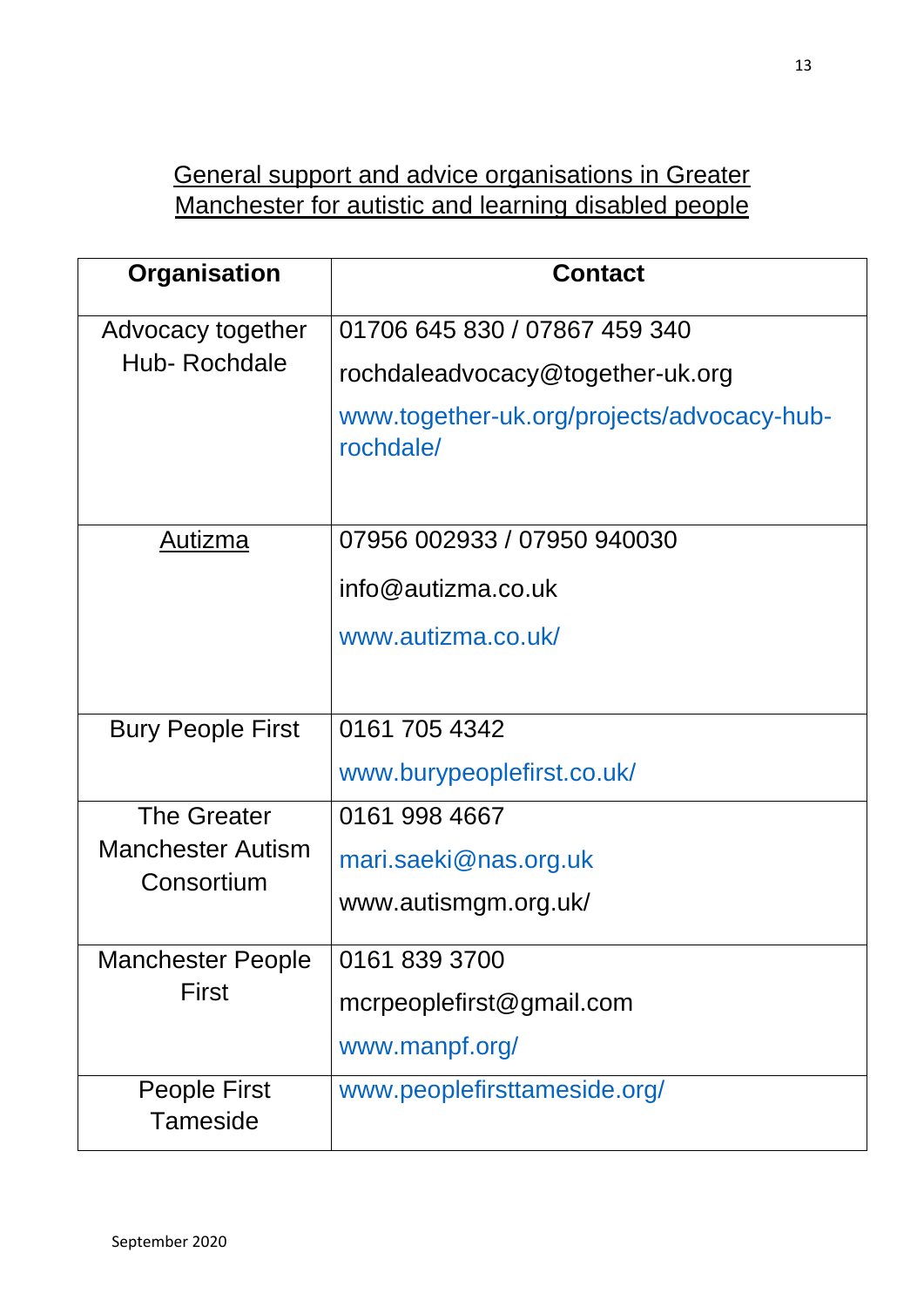| Salfordautism              | 07713 903224                               |
|----------------------------|--------------------------------------------|
|                            | support@salfordautism.org.uk               |
|                            | www.salfordautism.org.uk/                  |
| <b>Stepping Stones</b>     | 07976896351 (Karen)                        |
| <b>Across the Spectrum</b> | steppingstones55@yahoo.co.uk               |
| <b>Stockport Speaking</b>  | 0161 480 8979                              |
| Out group                  | info@stockportadvocacy.co.uk               |
|                            | www.stockportadvocacy.org.uk/speaking-out- |
|                            | group-sog/                                 |
| <b>Trafford Advocacy</b>   | 0300 323 096                               |
| Hub                        | admin@advocacyfocus.org.uk                 |
|                            | www.advocacyfocus.org.uk                   |
| Wigan and Leigh            | 01942728748                                |
| <b>People First</b>        | info@wlpf.org.uk                           |
|                            | http://wlpf.org.uk/                        |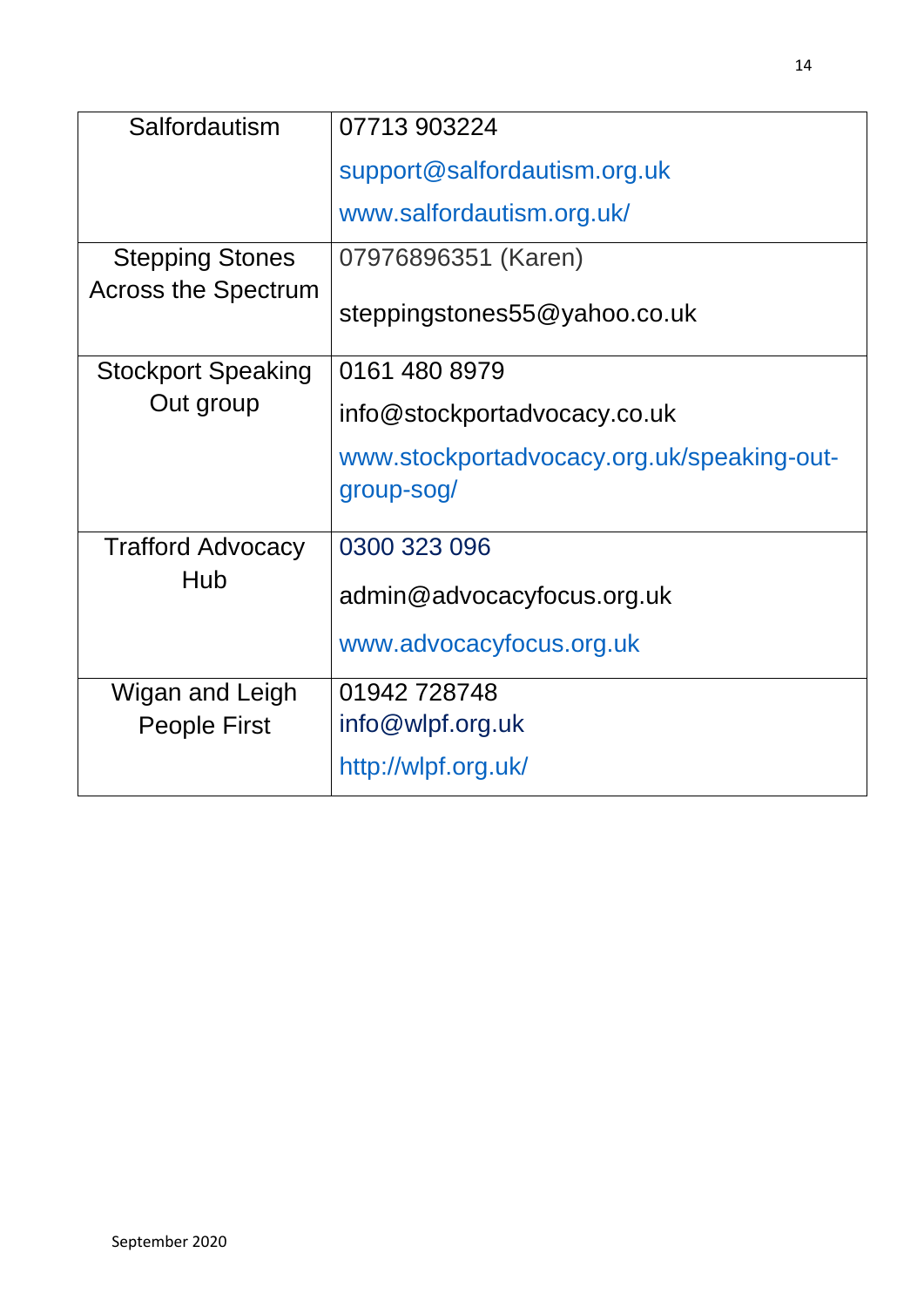Housing advice services across Greater Manchester

*NB Citizens Advice Service, Shelter, Tenants Union, GM Law Centre and MIND offer housing advice in all areas.* 

| Organisation                                        | <b>Contact</b>                                                                                                                    |
|-----------------------------------------------------|-----------------------------------------------------------------------------------------------------------------------------------|
| <b>Citizens Advice Greater</b><br><b>Manchester</b> | www.citizensadvicegm.org<br>Online Chat and also available<br>7 nights a week from 7pm-<br>10pm                                   |
| <b>GM Law Centre</b>                                | Tel. 0161 769 2244<br>reception@gmlaw.org.uk                                                                                      |
| <b>Greater Manchester MIND</b>                      | www.gmmind.org.uk/about/                                                                                                          |
| <b>Shelter Greater</b><br><b>Manchester</b>         | www.england.shelter.org.uk/ge<br>t_help/local_services/manches<br>ter/services<br>Tel:0161 820 7589                               |
| <b>Tenants Union</b>                                | www.tenantsunion.org.uk/<br>If you need help with a deposit<br>www.billhelp.uk/manchester-<br>rent-deposit-scheme-<br>programmes/ |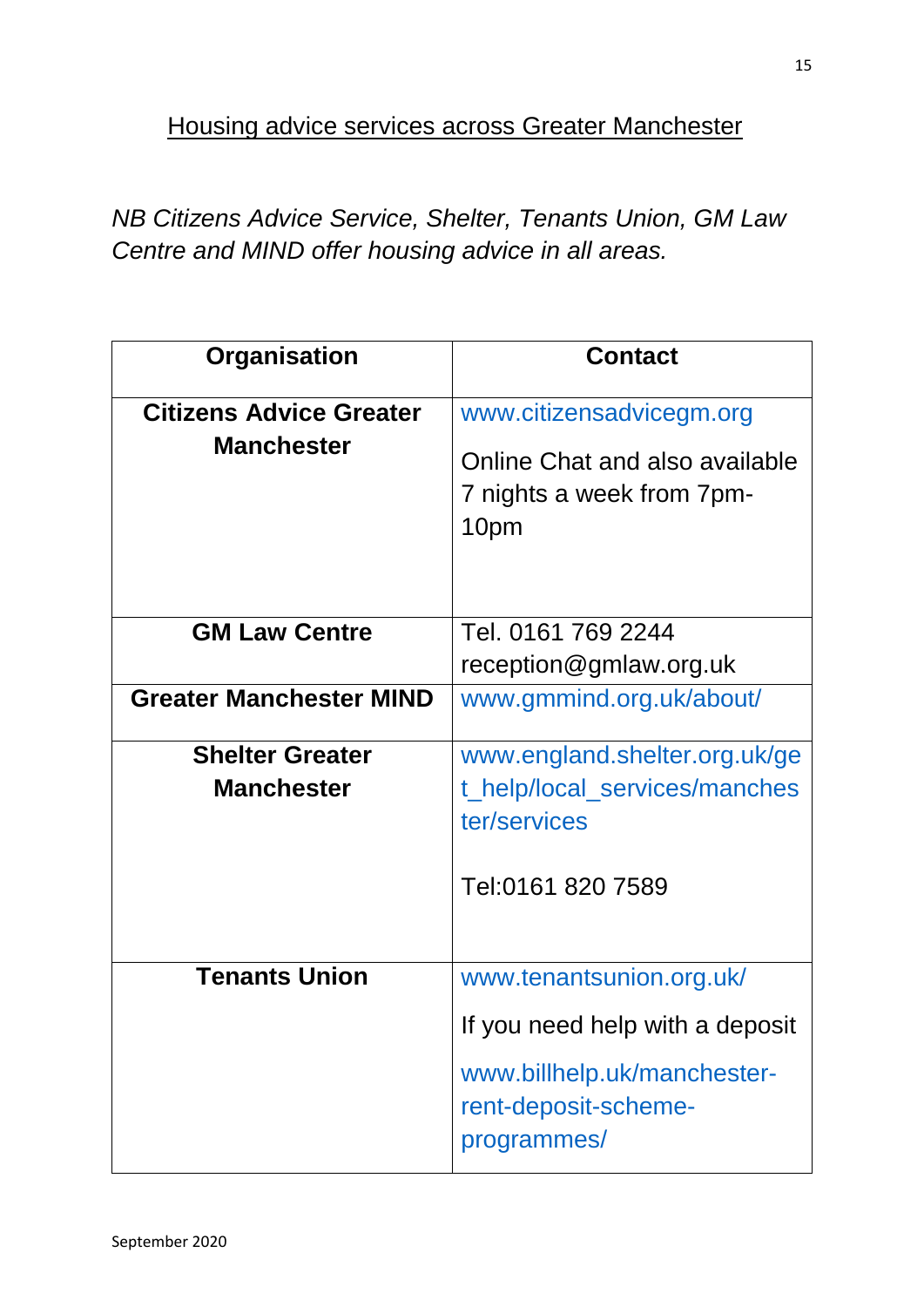### **Bury**

### **Council services**

| <b>Service</b>                                             | <b>Contact</b>                                                                    |
|------------------------------------------------------------|-----------------------------------------------------------------------------------|
| <b>Bury Council</b>                                        | www.bury.gov.uk/index.aspx?<br>articleid=10387                                    |
|                                                            | www.bury.gov.uk/index.aspx?<br>articleid=14177                                    |
| <b>Bury housing assessment</b><br>team                     | www.theburydirectory.co.uk/k<br>b5/bury/directory/service.pag<br>e?id=phRRKbMQKKI |
| <b>Bury Council - Urgent</b><br><b>Housing Advice</b>      | 0161 253 5537 (9am-5pm<br>Mon-Fri); 0161 253 6606 (out<br>of hours)               |
| <b>Bury Council - Central</b><br><b>Access Point (CAP)</b> | CentralAccess@bury.gov.uk<br>Tel. 0161 253 5940                                   |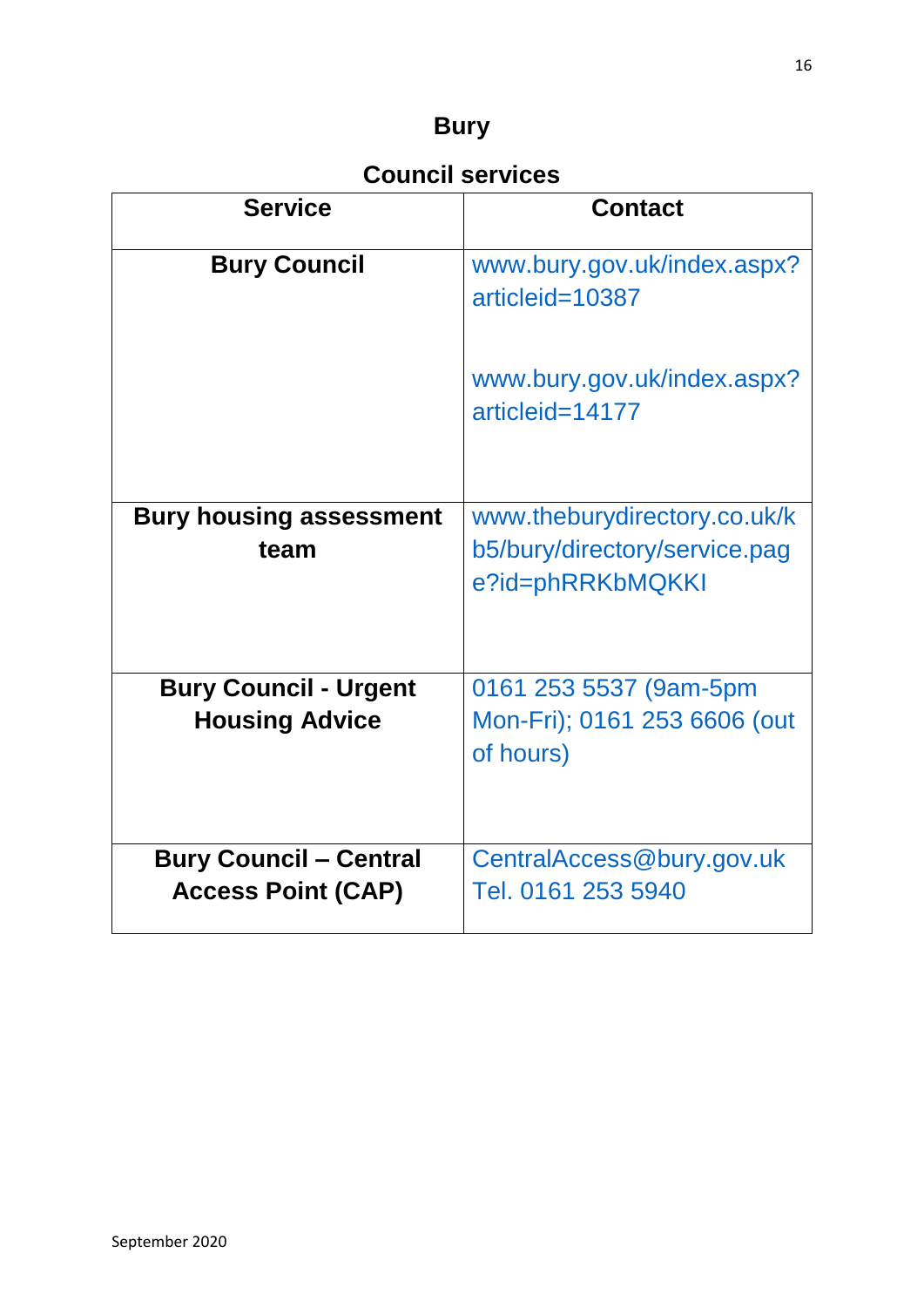| <b>Organisation</b>                              | <b>Contact</b>                                                                                       |
|--------------------------------------------------|------------------------------------------------------------------------------------------------------|
| <b>Citizens Advice Bury &amp;</b>                | www.cabb.org.uk/                                                                                     |
| <b>Bolton</b>                                    | 0300 300 9071                                                                                        |
| <b>Bury Law Centre</b>                           | St John's House, 155-163<br>The Rock, Bury BL9 0ND<br>0161 272 0666<br>info@burylawcentre.co.uk      |
| <b>Bury Red Door</b>                             | Caritas Centre, St Joseph's<br>Presbytery, Peter St (off<br><b>Walmersley Road), Bury BL9</b><br>6AB |
|                                                  | 0161 272 0771<br>reddoor@caritassalford.org.uk                                                       |
| <b>The Housing Link (young</b><br>people $16+$ ) | 12 Mather Street, Radcliffe<br><b>M26 4TL</b>                                                        |
|                                                  | 0161 723 2040<br>info@thehousinglink.org.uk                                                          |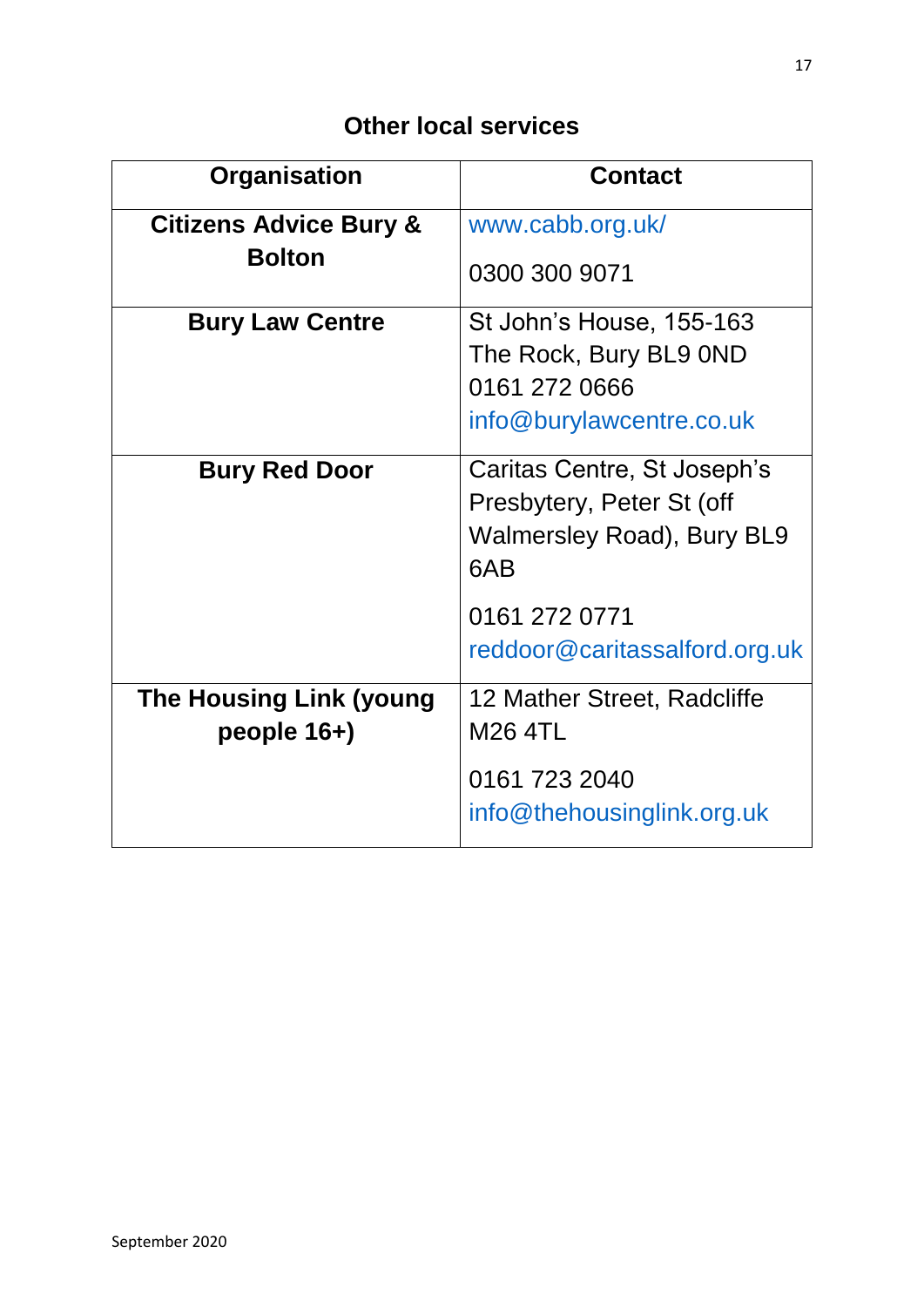### **Bolton**

# **Council services**

| <b>Service</b>               | <b>Contact</b>                               |
|------------------------------|----------------------------------------------|
| <b>Bolton Council</b>        | www.bolton.gov.uk/housing-<br>options-advice |
| <b>Bolton Housing Advice</b> | Tel. 01204 335900                            |
| <b>Services</b>              | E.housing.options@bolton.gov.uk              |

| Organisation                                       | <b>Contact</b>                                                                                       |
|----------------------------------------------------|------------------------------------------------------------------------------------------------------|
| <b>Bolton at Home</b>                              | Tel: 01204 328 000, website:<br>www.boltonathome.org.uk/contact-<br>us - webchat facility available. |
| <b>Citizens Advice Bury &amp;</b><br><b>Bolton</b> | www.cabb.org.uk/<br>0300 300 9071                                                                    |
| <b>Urban Outreach</b>                              | info@urbanoutreach.co.uk<br>Tel.01204 385848                                                         |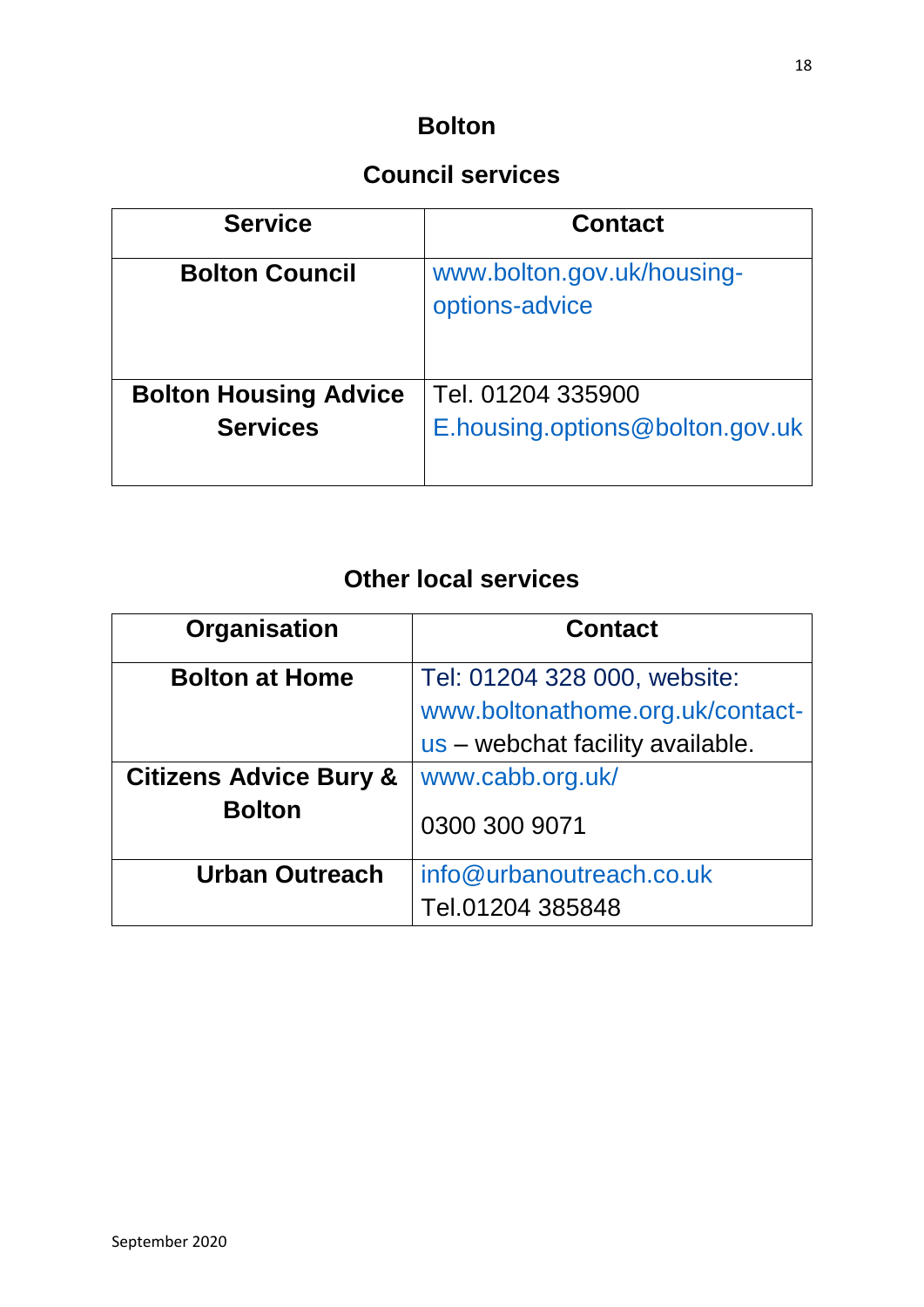#### **Manchester**

### **Council services**

| <b>Service</b>                 | <b>Contact</b>                                                    |
|--------------------------------|-------------------------------------------------------------------|
| <b>Manchester City Council</b> | www.manchester.gov.uk/info/5<br>00341/housing_help_and_advi<br>ce |
| <b>Housing Solutions</b>       | Tel. 0161 234 4692<br>hss@manchester.gov.uk                       |

| Organisation        | <b>Contact</b>                                                     |
|---------------------|--------------------------------------------------------------------|
| <b>Barnabus</b>     | 45 Bloom Street, Manchester<br><b>M1 3LY</b>                       |
|                     | 0161 237 3223                                                      |
|                     | www.barnabus-<br>manchester.org.uk/im-<br>homeless-and-need-help-1 |
| <b>Booth Centre</b> | For people 18 plus                                                 |
|                     | Pimblett St, Cheetham Hill,<br>Manchester M3 1ET                   |
|                     | 0161 835 2499                                                      |
|                     | www.boothcentre.org.uk/                                            |
| <b>Centrepoint</b>  | Supports homeless 16-25 year                                       |
|                     | olds. Based in city centre and<br>Wythenshawe): www.centrepo       |
|                     |                                                                    |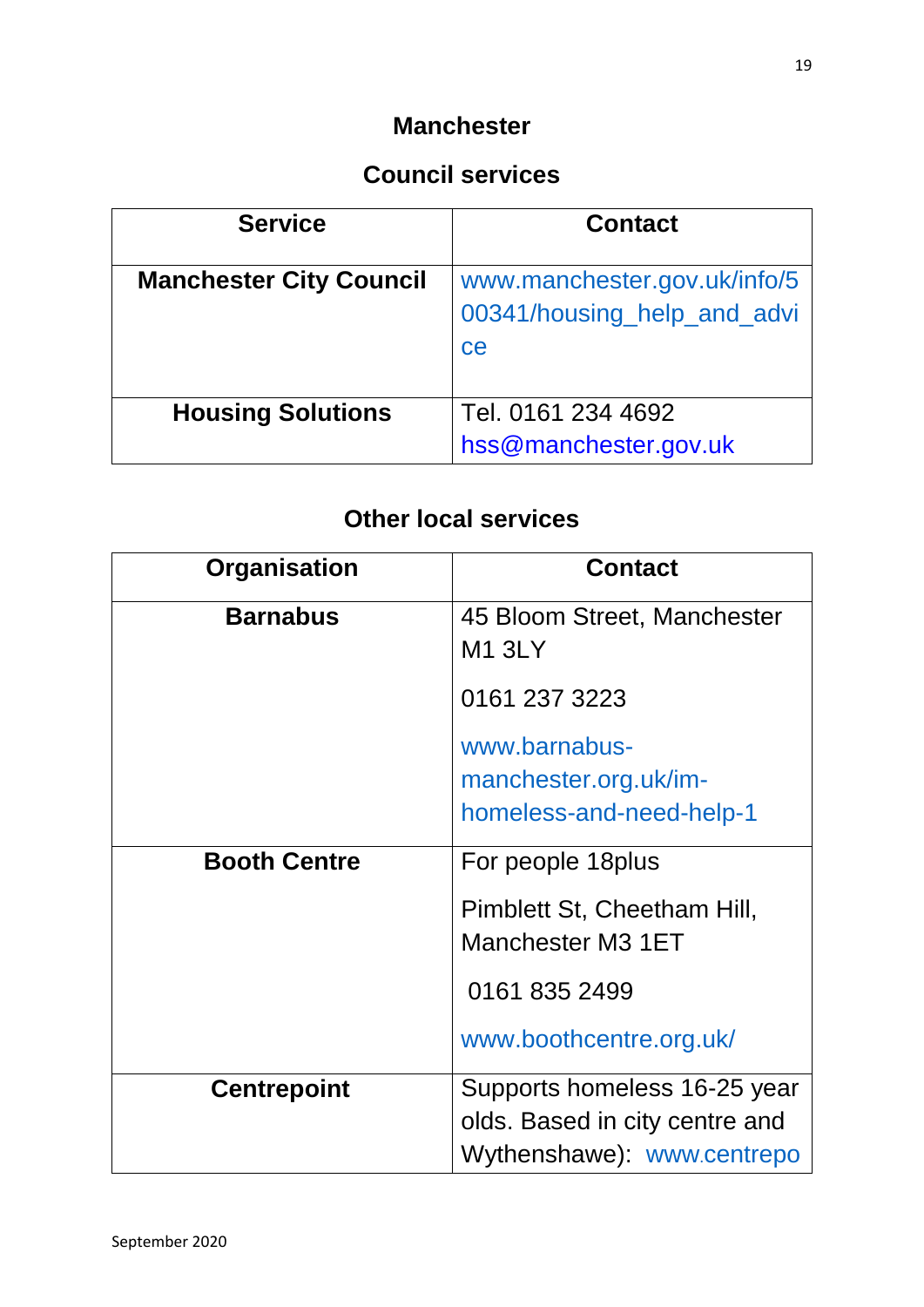|                                             | int.org.uk/youth-<br>homelessness/get-help-now<br>0161 228 7654 or 0808 800<br>0661; Webchat available.                                                                                                                                                                                                    |
|---------------------------------------------|------------------------------------------------------------------------------------------------------------------------------------------------------------------------------------------------------------------------------------------------------------------------------------------------------------|
| <b>Cheetham Hill Advice</b>                 | 0161 740 8999                                                                                                                                                                                                                                                                                              |
| <b>Centre</b>                               | triage@cheethamadvice.org.u<br>k; Text 07823 495307                                                                                                                                                                                                                                                        |
| <b>Citizens Advice</b><br><b>Manchester</b> | www.citizensadvicemancheste<br>r.org.uk/<br>03444 111 222                                                                                                                                                                                                                                                  |
|                                             | Facebook messenger; Online<br>Chat available. People can<br>self- refer in and they will give<br>you a call<br>back www.citizensadvicemanc<br>hester.org.uk/housing-advice                                                                                                                                 |
|                                             | They also have free phones in<br>7 of the libraries which<br>have now reopened<br>(Wythenshawe, Longsight,<br>Newton health, Gorton,<br>Withington, Didsbury and<br>central library.) When the<br>libraries are open, people can<br>go in and call Manchester CAB<br>for free from one of their<br>phones. |
| <b>Cornerstone Day Centre</b>               | 104B Denmark Rd,<br>Manchester M15 6JS                                                                                                                                                                                                                                                                     |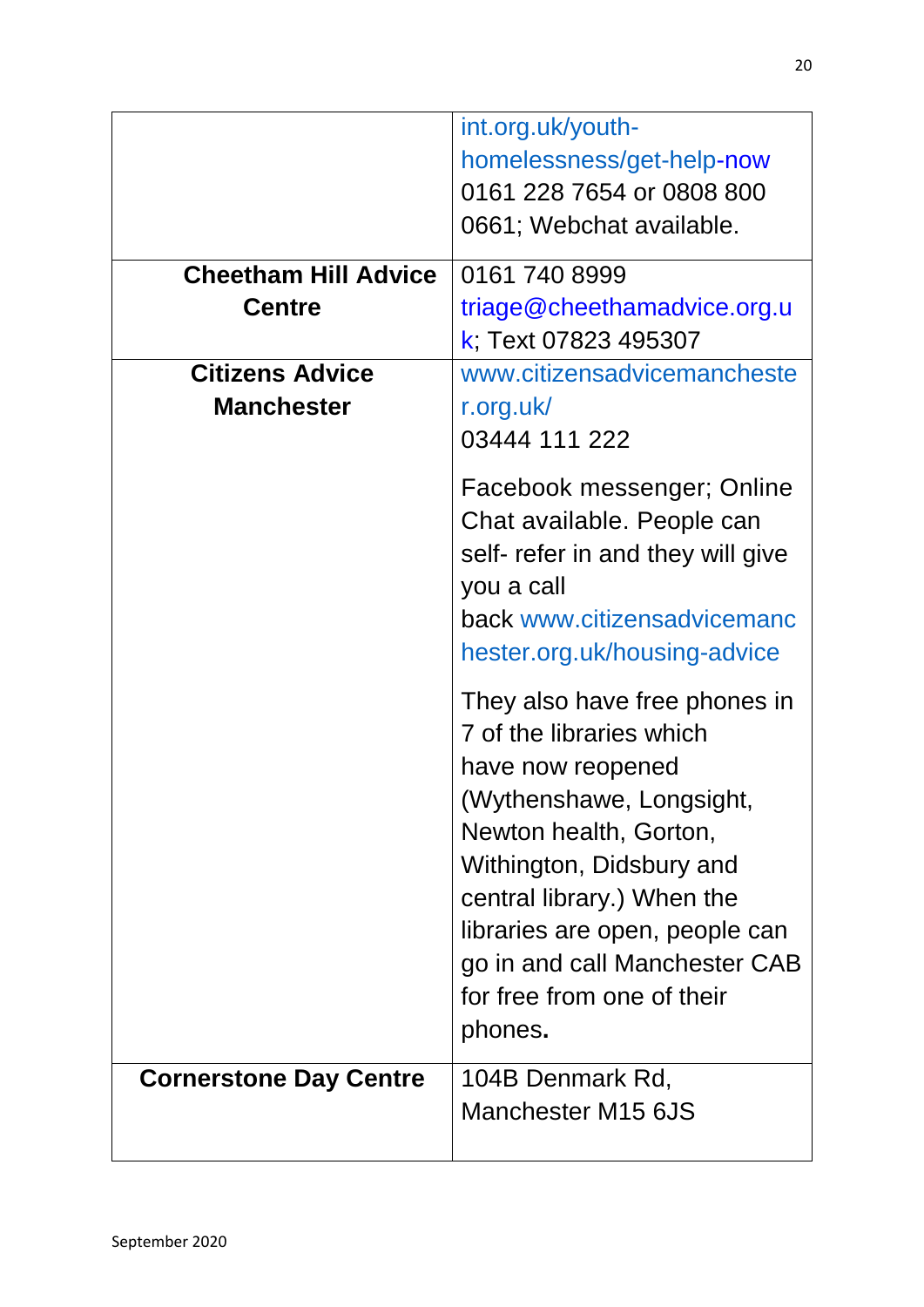|                             | 0161 232 8888                               |
|-----------------------------|---------------------------------------------|
|                             | www.cornerstonecds.org.uk/                  |
| <b>Lifeshare</b>            | First floor, 27 Houldsworth St,             |
|                             | Manchester M1 1EB                           |
|                             | 0161 235 0744                               |
|                             | www.lifeshare.org.uk/                       |
| <b>NHS GM mental health</b> | www.gmmh.nhs.uk/housing-                    |
|                             | advice-service/                             |
| <b>Shelter Manchester</b>   | www.england.shelter.org.uk/ge               |
|                             | t_help/local_services/manches               |
|                             | ter                                         |
|                             | 0344 515 1640; Online Chat                  |
|                             | available                                   |
|                             | www.england.shelter.org.uk/ge               |
|                             | t_help/webchat                              |
| <b>Reach Out to the</b>     | 488 Wilbraham Rd, Chorlton-                 |
| <b>Community (South</b>     | cum-Hardy, Manchester                       |
| <b>Manchester only)</b>     | 0161 862 9415                               |
|                             | www.reachouttothecommunity.<br>$co.$ uk $/$ |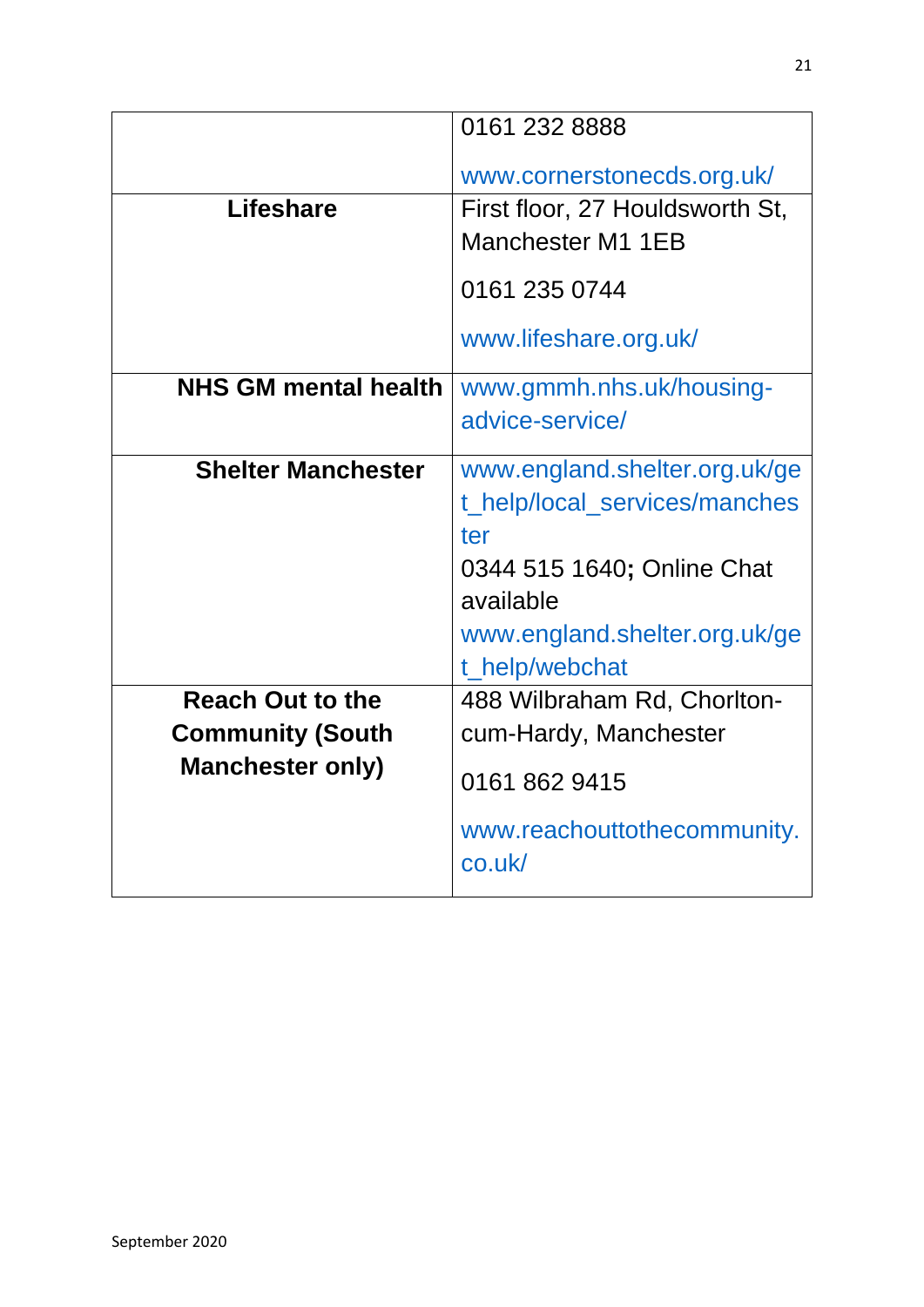### **Oldham**

### **Council services**

| <b>Service</b>           | <b>Contact</b>                                                            |
|--------------------------|---------------------------------------------------------------------------|
| Oldham<br><b>Council</b> | www.oldham.gov.uk/info/200257/homelessness                                |
|                          | www.oldham.gov.uk/info/100007/housing/1821/<br>housing_advice_and_support |
|                          | www.oldham.gov.uk/info/200904/housing_advic<br>e/2267/housing_options     |

| <b>Organisation</b>       | <b>Contact</b>                     |
|---------------------------|------------------------------------|
| <b>Citizens Advice -</b>  | www.casort.org/contact             |
| Stockport, Oldham,        | 0300 330 9073; Facebook, Twitter,  |
| <b>Rochdale, Trafford</b> | <b>Online Chat</b>                 |
| (CASORT)                  |                                    |
|                           |                                    |
| <b>Keyring</b>            | Tel. 0161 628 4133; 24-hour        |
|                           | helpline Tel. 0333 000 0321        |
| <b>Key To The Door</b>    | www.keytothedoortoysproject.co.uk/ |
| (young people)            | 8 Eldon Precinct, Ashton Road,     |
|                           | Oldham, OL8 1JP                    |
|                           | 0161 633 9242                      |
|                           | keytothedoor@btconnect.com         |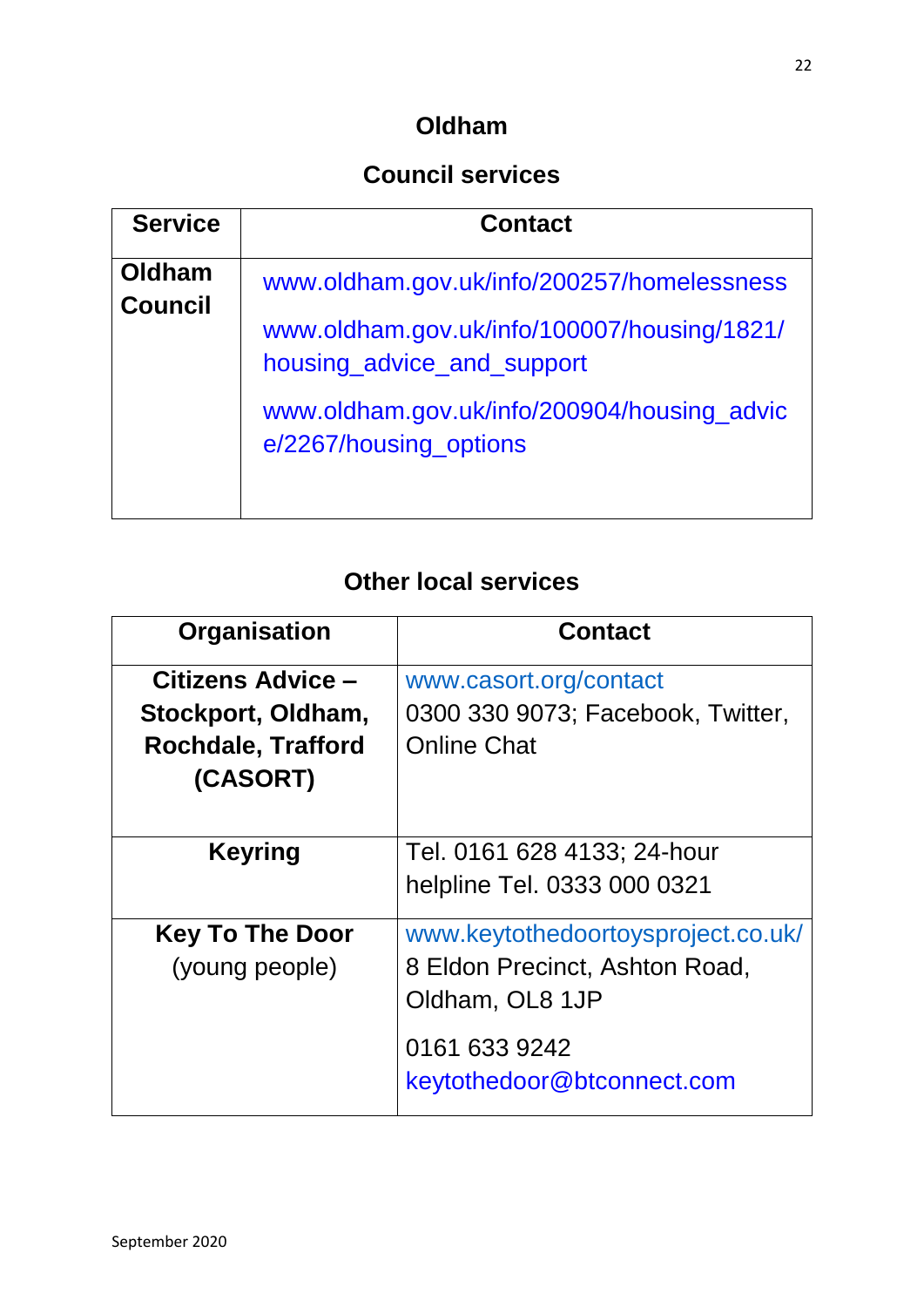### **Rochdale**

### **Council services**

| <b>Service</b>          | <b>Contact</b>                                     |
|-------------------------|----------------------------------------------------|
| <b>Rochdale Borough</b> | 0300 303 8548                                      |
| <b>Housing</b>          | housing.homelessness@rbh.org.uk<br>www.rbh.org.uk/ |

| Organisation               | <b>Contact</b>                      |
|----------------------------|-------------------------------------|
| Citizens Advice -          | www.casort.org/contact              |
| Stockport, Oldham,         | 0300 330 9073; Facebook, Twitter,   |
| <b>Rochdale, Trafford</b>  | <b>Online Chat</b>                  |
| (CASORT)                   |                                     |
| Gaddum                     | www.gaddumcentre.co.uk/getting-     |
|                            | help-rochdale/                      |
| <b>Key To The Door</b>     | www.keytothedoortoysproject.co.uk/8 |
| (young people)             | Eldon Precinct, Ashton Road,        |
|                            | Oldham, OL8 1JP                     |
|                            | 0161 633 9242                       |
|                            | keytothedoor@btconnect.com          |
| <b>Rochdale Law Centre</b> | www.rochdalelawcentre.org.uk/housin |
|                            | g.html                              |
|                            | 15, Drake Street, Rochdale OL16 1RE |
|                            | 01706 657850;                       |
|                            | admin@rochdalelawcentre.org.uk      |
|                            | Housing advice tel. 01706 657766    |
|                            | (limited hours)                     |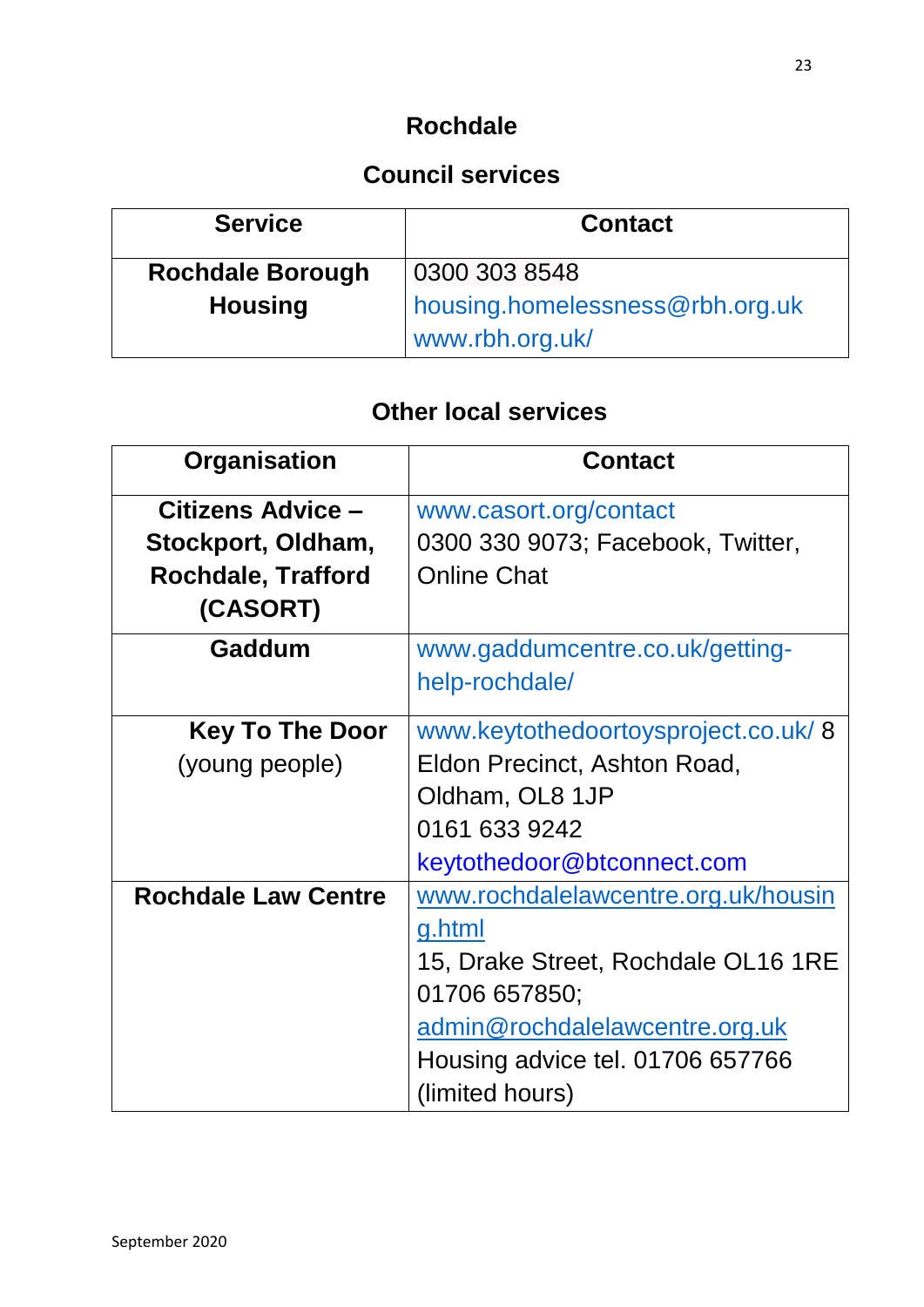### **Salford**

### **Council services**

| <b>Service</b>         | <b>Contact</b>                      |
|------------------------|-------------------------------------|
| <b>Salford Housing</b> | www.salford.gov.uk/housing/housing- |
| <b>Options Point</b>   | advice-and-support/salford-housing- |
| (SHOP)                 | options-point-shop/                 |
|                        | 7 Wesley Street, Swinton, M27 6AD   |
|                        | 0161 793 2020; or 0161 794 8888     |
|                        | (out of hours).                     |

| Organisation                | <b>Contact</b>                                                                                          |
|-----------------------------|---------------------------------------------------------------------------------------------------------|
| <b>Citizens Advice</b>      | www.salfordcab.org.uk/                                                                                  |
| <b>Salford</b>              | 0300 330 9074; Email form on website                                                                    |
| <b>Salford Loaves &amp;</b> | www.salfordloavesandfishes.org.uk                                                                       |
| <b>Fishes</b>               | 1 Paddington Close, Salford, M6 5PL;<br>Tel. 0161 737 8775;<br>Е.<br>info@salfordloavesandfishes.org.uk |
| <b>Spirit of Salford</b>    | www.salford.gov.uk/spiritofsalford; Tel.<br>0800 952 1000; Online enquiry form                          |
| <b>Manchester City</b>      | <b>Windsor Christian Centre, Churchill</b>                                                              |
| <b>Mission (under</b>       | Way, Salford M6 5BU                                                                                     |
| Salford)                    | 0161 736 7959                                                                                           |
| <b>Mind in Salford</b>      | www.mindinsalford.org.uk/coronavirus-<br>update/ 0161 710 1070                                          |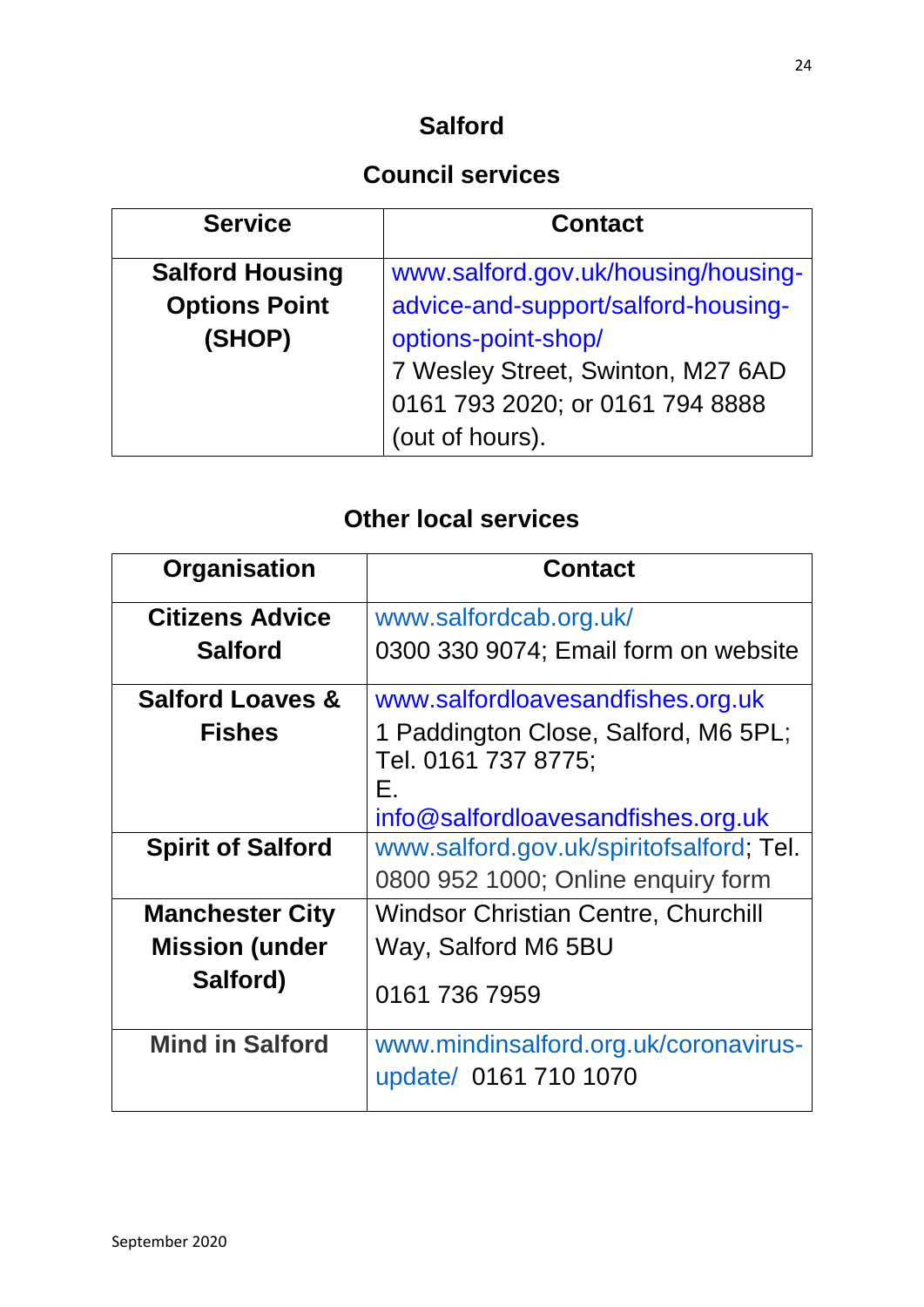# **Stockport**

# **Council services**

| <b>Service</b>         | <b>Contact</b>                   |
|------------------------|----------------------------------|
| <b>Stockport Homes</b> | www.stockporthomes.org/find-     |
|                        | a-home/homeless-advice/          |
|                        | Cornerstone, 2 Edward            |
|                        | Street, Stockport SK1 3NQ.       |
|                        | Online advice or fill in enquiry |
|                        | form on website.                 |
|                        | 0161 474 3780 or 0161 217        |
|                        |                                  |

| Organisation                   | <b>Contact</b>                                          |
|--------------------------------|---------------------------------------------------------|
| Citizens Advice -              | www.casort.org/contact                                  |
| Stockport, Oldham,             | 0300 330 9073; Facebook,                                |
| <b>Rochdale, Trafford</b>      | <b>Twitter, Online Chat</b>                             |
| (CASORT)                       |                                                         |
| <b>The Prevention Alliance</b> | www.stockporttpa.co.uk/                                 |
|                                | 0161 474 1042                                           |
|                                | info@stockporttpa.co.uk                                 |
| <b>The Wellspring</b>          | Harvey Street, Stockport, PO                            |
|                                | <b>BOX 456, SK1 1YD</b>                                 |
|                                | 0161 477 6344                                           |
|                                | info@thewellspring.co.uk Also<br>on Facebook & Twitter. |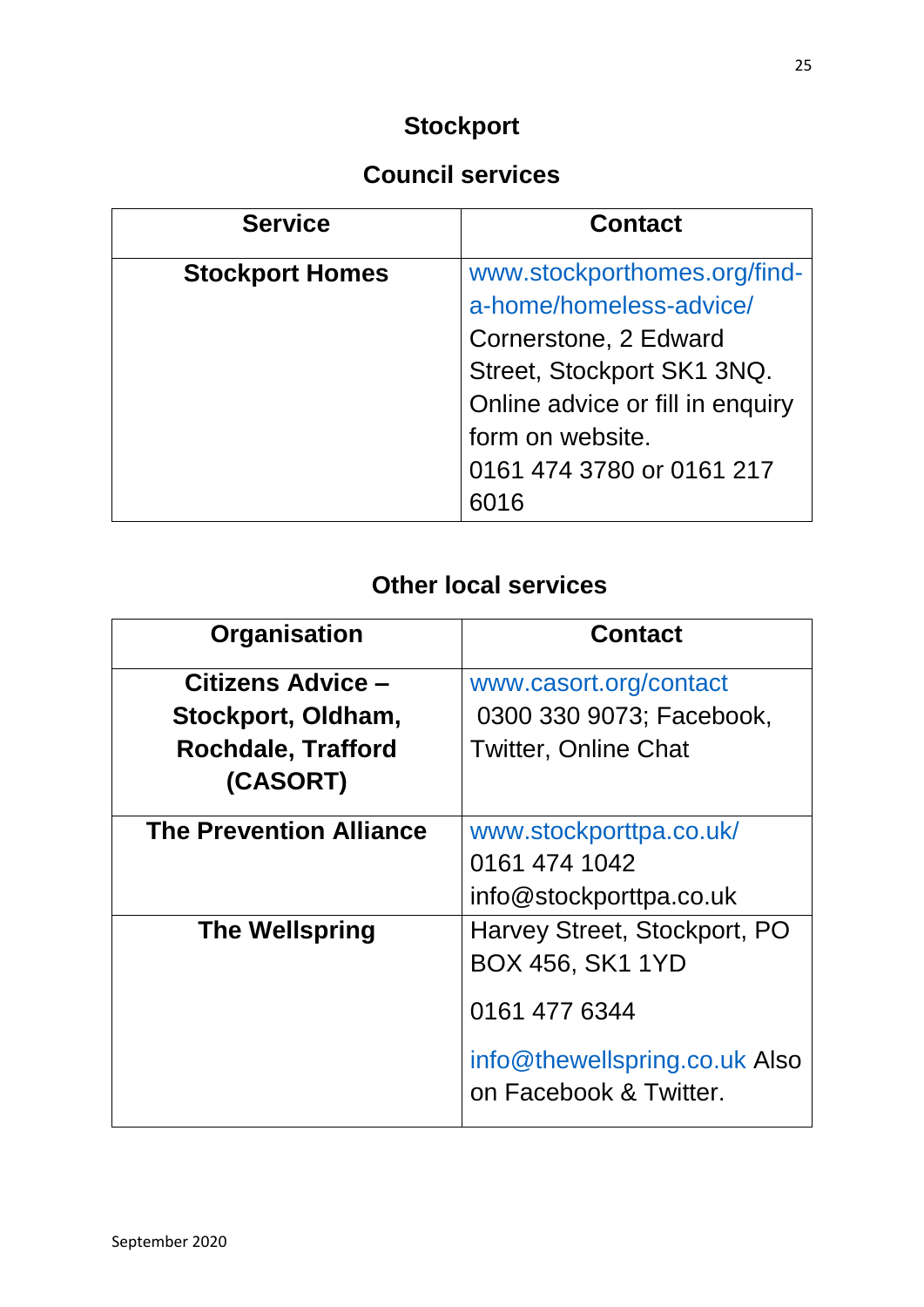### **Tameside**

### **Council services**

| <b>Service</b>                           | <b>Contact</b>                                                                       |
|------------------------------------------|--------------------------------------------------------------------------------------|
| <b>Tameside Housing</b><br><b>Advice</b> | www.tamesidehousingadvice.org/<br>119-125 Old Street, Ashton -<br>under-Lyne OL6 7RL |
|                                          | 0161 331 2700<br>info@tamesidehousingadvice.org                                      |

| Organisation           | <b>Contact</b>                     |
|------------------------|------------------------------------|
| <b>Citizens Advice</b> | www.tamesidecab.org.uk/            |
| <b>Tameside</b>        | 0300 330 9076; Textphone: 03444    |
|                        | 111 445                            |
|                        | advice@tamesidecab.org.uk Online   |
|                        | Chat available                     |
| <b>Key To The Door</b> | 8 Eldon Precinct, Ashton Road,     |
| (young people)         | Oldham, OL8 1JP; Tel. 0161 633     |
|                        | 9242; E.                           |
|                        | keytothedoor@btconnect.com         |
|                        | www.keytothedoortoysproject.co.uk/ |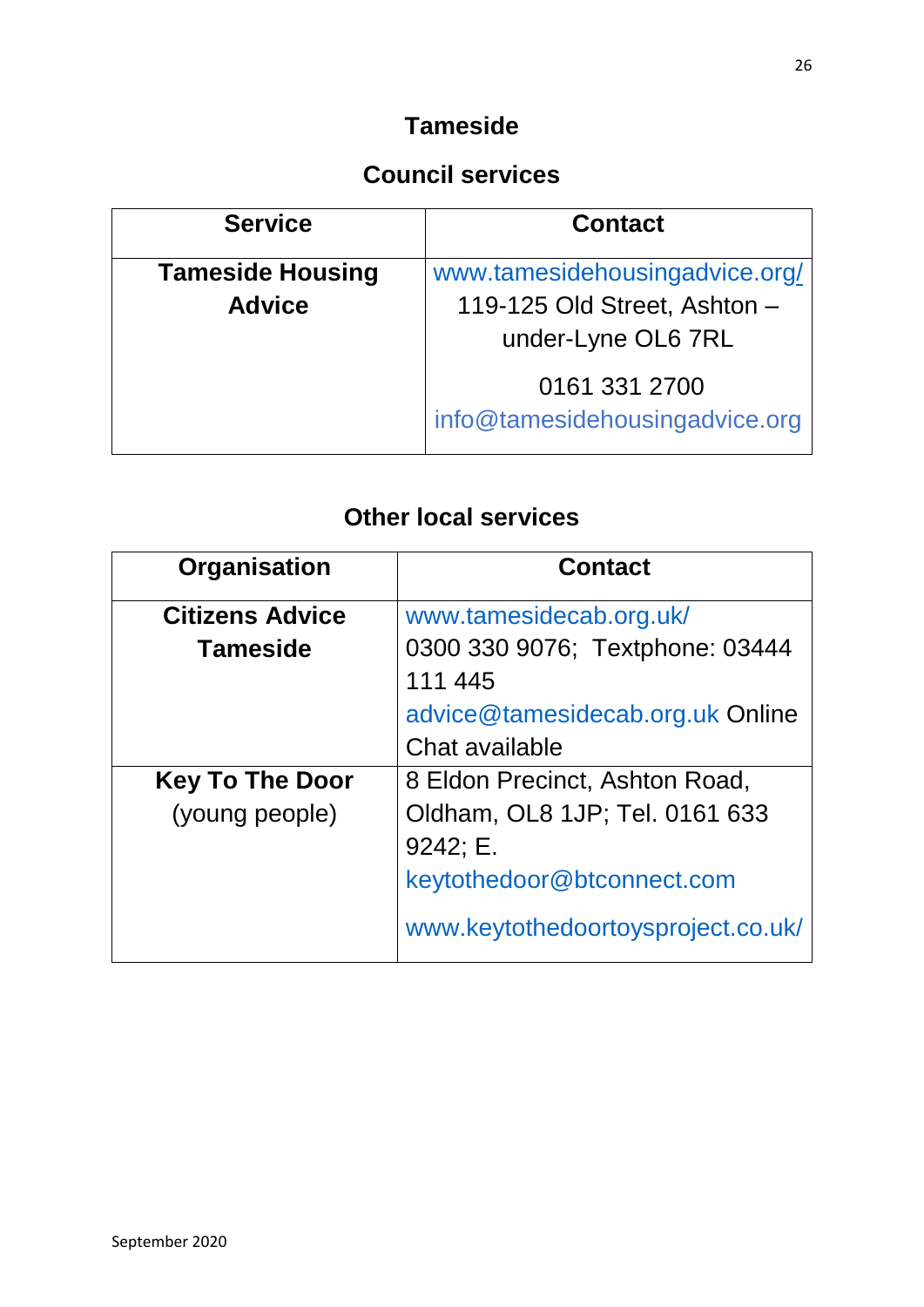### **Trafford**

### **Council services**

| <b>Service</b>                   | <b>Contact</b>                |
|----------------------------------|-------------------------------|
| <b>Housing Options Service</b>   | Waterside House, Sale         |
| <b>Trafford (HOST), Trafford</b> | Waterside, Sale, M33 7ZF;     |
| <b>Council</b>                   | Tel. 0161 912 2230; Tel.      |
|                                  | 0800 218 2000 (out of         |
|                                  | hours); E.                    |
|                                  | HOST@salixhomes.co.uk         |
|                                  |                               |
|                                  | www.trafford.gov.uk/residents |
|                                  | /housing/housing-             |
|                                  | advice/Housing-advice         |

| Organisation                          | <b>Contact</b>              |
|---------------------------------------|-----------------------------|
| Citizens Advice -                     | www.casort.org/contact      |
| Stockport, Oldham,                    | 0300 330 9073; Facebook,    |
| <b>Rochdale, Trafford</b><br>(CASORT) | <b>Twitter, Online Chat</b> |
|                                       |                             |